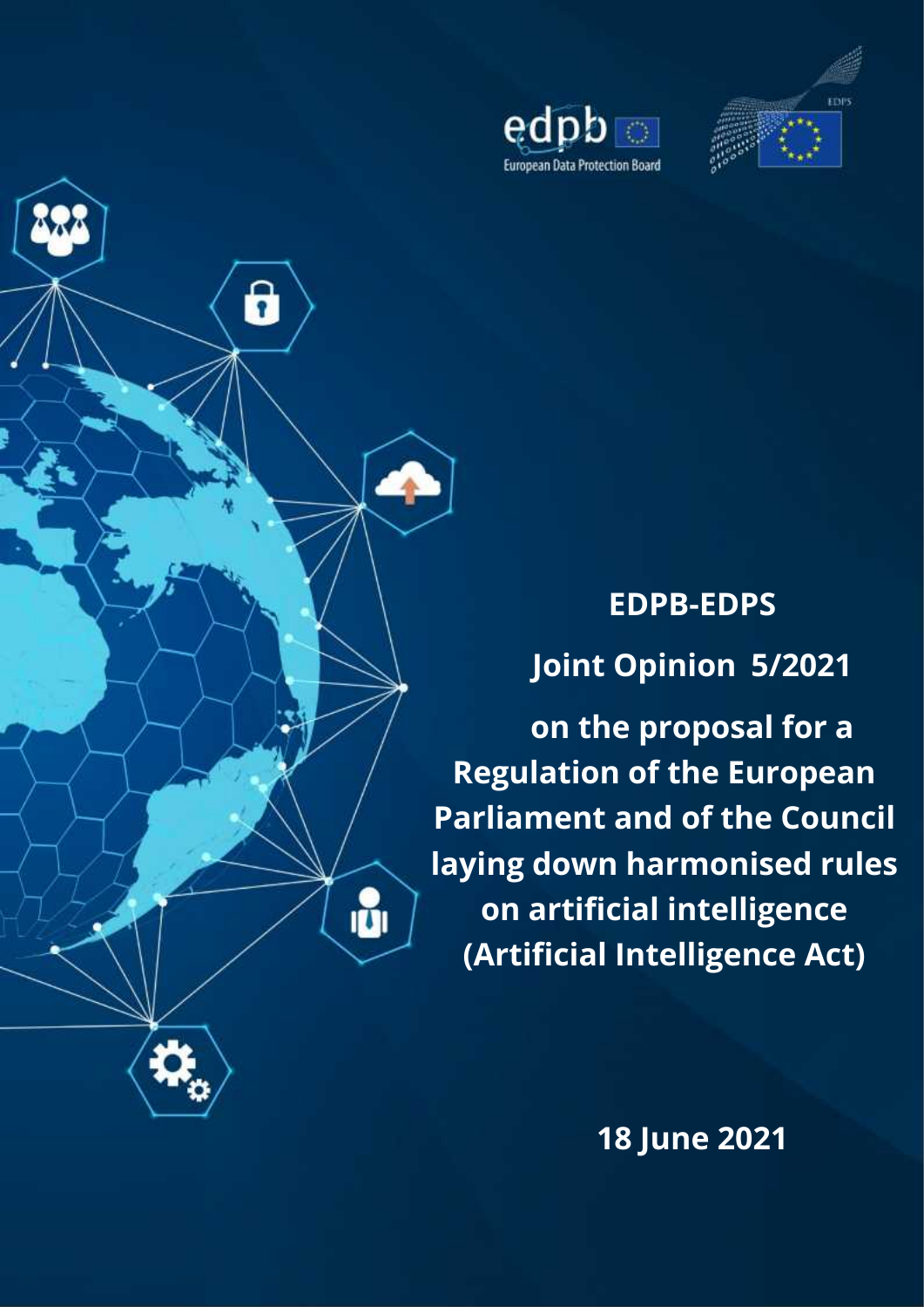#### **Executive Summary**

On 21 April 2021, the European Commission presented its Proposal for a Regulation of the European Parliament and of the Council laying down harmonised rules on artificial intelligence (hereinafter "the Proposal"). The EDPB and the EDPS welcome the concern of the legislator in addressing the use of artificial intelligence (AI) within the European Union (EU) and stress that the Proposal has prominently important **data protection implications**.

The EDPB and the EDPS note that the **legal basis** for the proposal is in the first place Article 114 of the Treaty on the Functioning of the European Union (TFEU). In addition, the Proposal is also based on Article 16 of the TFEU insofar as it contains specific rules on the protection of individuals with regard to the processing of personal data, notably restrictions of the use of AI systems for 'real-time' remote biometric identification in publicly accessible spaces for the purpose of law enforcement. The EDPB and EDPS recall that, in line with the jurisprudence of the Court of Justice of the EU (CJEU), Article 16 TFEU provides an appropriate legal basis in cases where the protection of personal data is one of the essential aims or components of the rules adopted by the EU legislature. The application of Article 16 TFEU also entails the **need to ensure independent oversight for compliance** with the requirements regarding the processing of personal data, as is also required Article 8 of the Charter of the Fundamental Rights of the EU.

Regarding the **scope of the Proposal,** the EDPB and EDPS strongly welcome the fact that it extends to the provision and use of AI systems by EU institutions, bodies or agencies. However, the **exclusion of international law enforcement cooperation from the scope** set of the Proposal raises serious concerns for the EDPB and EDPS, as such exclusion creates a significant risk of circumvention (e.g., third countries or international organisations operating high-risk applications relied on by public authorities in the EU).

The EDPB and the EDPS **welcome the risk-based approach** underpinning the Proposal. However, this approach should be clarified and the concept of "risk to fundamental rights" aligned with the GDPR and the Regulation (EU) 2018/1725 (EUDPR), since aspects related to the protection of personal data come into play.

The EDPB and the EDPS agree with the Proposal when it states that the classification of an **AI system as high-risk does not necessarily mean that it is lawful** per se and can be deployed by the user as such. **Further requirements resulting from the EU data protection law may need to be complied with** by the controller. Moreover, the compliance with legal obligations arising from Union legislation (including on personal data protection) should be a precondition to being allowed to enter the European market as CE marked product. To this end, the EDPB and the EDPS consider that **the requirement to ensure compliance with the GDPR and EUDPR should be included in Chapter 2 of Title III**. In addition, the EDPB and the EDPS consider necessary to adapt the conformity assessment procedure of the Proposal so that third parties always conduct high-risk AI systems' *ex-ante* conformity assessments.

Given the great risk of discrimination, the Proposal prohibits "social scoring" when performed 'over a certain period of time' or 'by public authorities or on their behalf'. However, private companies, such as social media and cloud service providers, also can process vast amounts of personal data and conduct social scoring. Consequently, **the future AI Regulation should prohibit any type of social scoring**.

Remote biometric identification of individuals in publicly accessible spaces poses a high-risk of intrusion into individuals' private lives, with severe effects on the populations' expectation of being anonymous in public spaces. For these reasons, the EDPB and the EDPS **call for a general ban on any use of AI for an automated recognition of human features in publicly accessible spaces** - such as of faces but also of

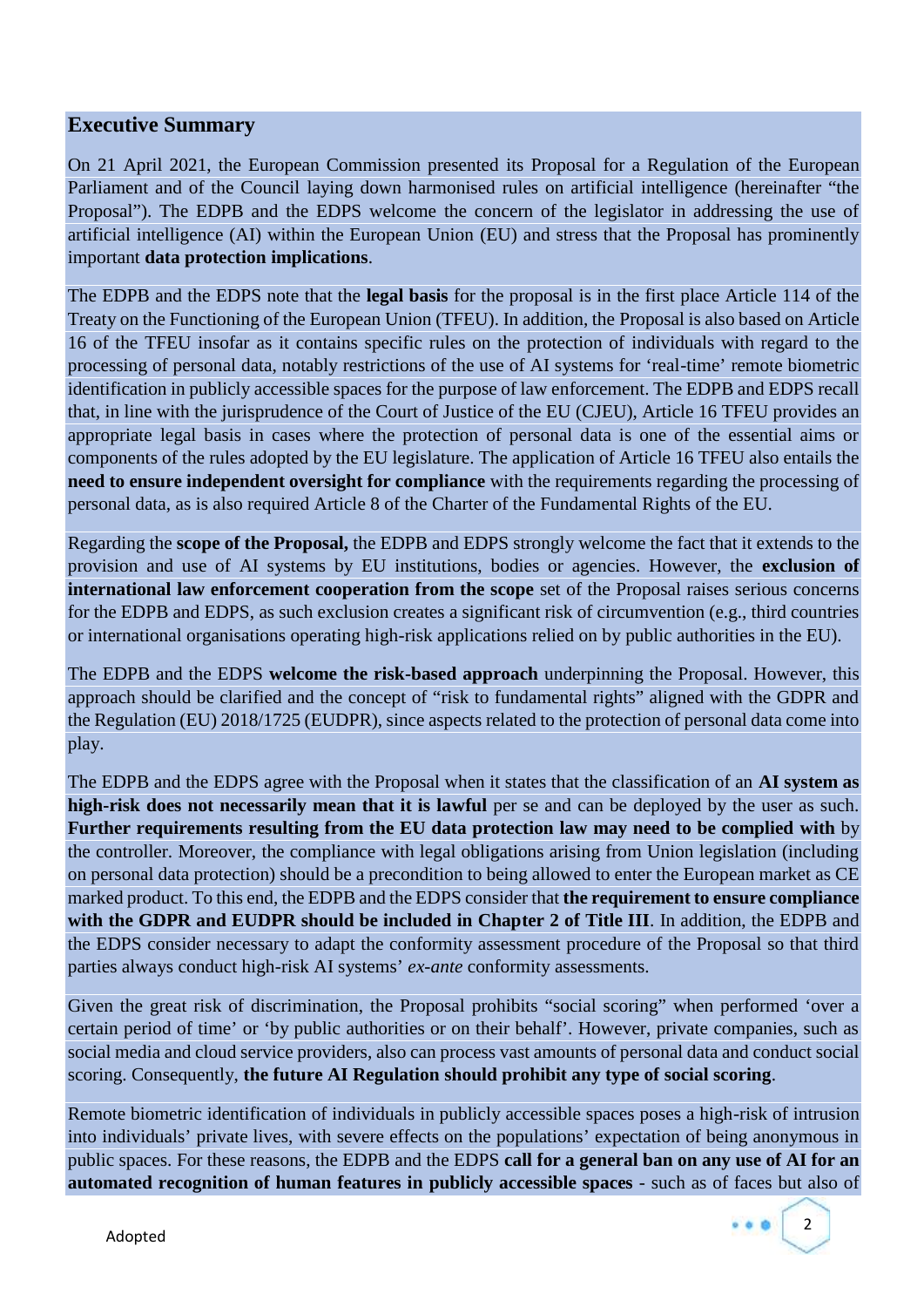gait, fingerprints, DNA, voice, keystrokes and other biometric or behavioural signals - in any context. A **ban** is equally recommended **on AI systems categorizing individuals from biometrics into clusters** according to ethnicity, gender, as well as political or sexual orientation, or other grounds for discrimination under Article 21 of the Charter. Furthermore, the EDPB and the EDPS consider that the use of AI to **infer emotions of a natural person is highly undesirable and should be prohibited.**

The EDPB and the EDPS welcome the **designation of the EDPS as the competent authority and the market surveillance authority for the supervision of the Union institutions, agencies and bodies**. However, the role and tasks of the EDPS should be further clarified, specifically when it comes to its role as market surveillance authority. Furthermore, the future AI Regulation should clearly establish the **independency of the supervisory authorities** in the performance of their supervision and enforcement tasks.

The designation of data protection authorities (DPAs) as the national supervisory authorities would ensure a more harmonized regulatory approach, and contribute to the consistent interpretation of data processing provisions and avoid contradictions in its enforcement among Member States. Consequently, the EDPB and the EDPS consider that **data protection authorities should be designated as national supervisory authorities pursuant to Article 59 of the Proposal.**

The Proposal assigns a predominant role to the Commission in the "European Artificial Intelligence Board" (EAIB). Such role conflicts with the need for an AI European body to be independent from any political influence. To ensure its independency, the future AI Regulation should give **more autonomy to the EAIB** and ensure it can act on its own initiative.

Considering the spread of AI systems across the single market and the likelihood of cross-border cases, there is a crucial need for a harmonized enforcement and a proper allocation of competence between national supervisory authorities. The EDPB and EDPS suggest envisaging **a mechanism guaranteeing a single point of contact for individuals concerned by the legislation as well as for companies, for each AI system.**

Concerning the **sandboxes,** the EDPB and the EDPS **recommend clarifying their scope and objectives**. The Proposal should also clearly state that the legal basis of such sandboxes should comply with the requirements established in the existing data protection framework.

The **certification system** outlined in the Proposal is **missing a clear relation to the EU data protection law** as well as to other EU and Member States' law applicable to each 'area' of high-risk AI system and is not taking into account the **principles of data minimization and data protection by design** as one of the aspects to take into consideration **before obtaining the CE marking**. Therefore, the EDPB and the EDPS recommend amending the Proposal as to clarify the relationship between certificates issued under the said Regulation and data protection certifications, seals and marks. Lastly, the DPAs should be involved in the preparation and establishment of harmonized standards and common specifications.

Regarding the **codes of conduct**, the EDPB and the EDPS consider it **necessary to clarify** if the protection of personal data is to be considered among "additional requirements" that can be addressed by these codes of conduct, and to ensure that the "technical specifications and solutions" do not conflict with the rules and principles of the existing EU data protection framework.

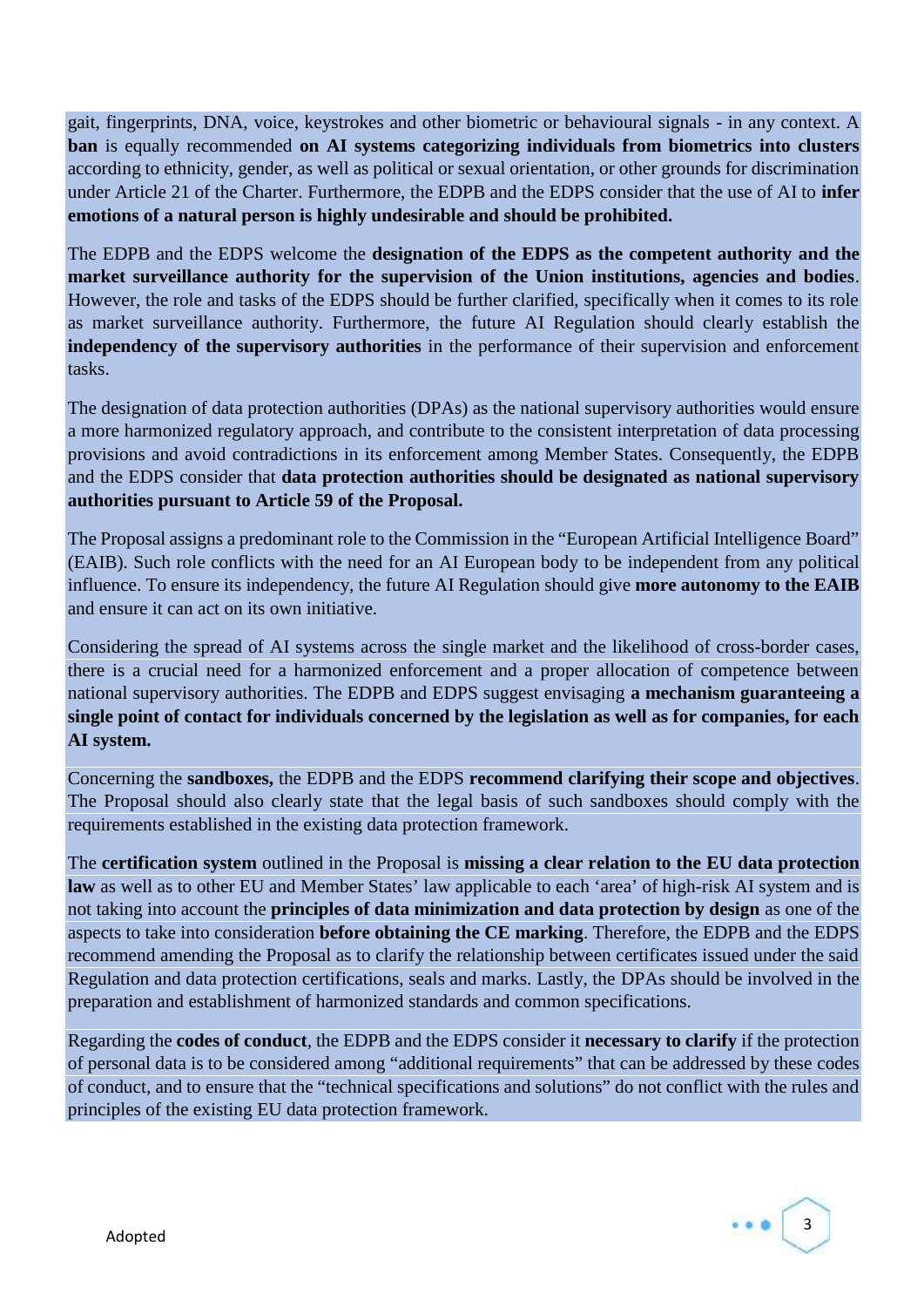## **TABLE OF CONTENTS**

| 1                                                                                   |     |                                                                                 |  |                                                                        |  |  |
|-------------------------------------------------------------------------------------|-----|---------------------------------------------------------------------------------|--|------------------------------------------------------------------------|--|--|
| 2                                                                                   |     |                                                                                 |  |                                                                        |  |  |
|                                                                                     | 2.1 |                                                                                 |  |                                                                        |  |  |
|                                                                                     | 2.2 |                                                                                 |  |                                                                        |  |  |
|                                                                                     | 2.3 |                                                                                 |  |                                                                        |  |  |
|                                                                                     | 2.4 |                                                                                 |  |                                                                        |  |  |
|                                                                                     |     | 2.4.1                                                                           |  | Need for an ex-ante conformity assessment by external third parties 12 |  |  |
|                                                                                     |     | 2.4.2                                                                           |  |                                                                        |  |  |
|                                                                                     | 2.5 |                                                                                 |  |                                                                        |  |  |
|                                                                                     |     | 2.5.1                                                                           |  |                                                                        |  |  |
|                                                                                     |     | 2.5.2                                                                           |  |                                                                        |  |  |
| 3<br>INTERACTION WITH THE DATA PROTECTION FRAMEWORK  16                             |     |                                                                                 |  |                                                                        |  |  |
| 3.1<br>Relationship of the Proposal to the existing EU data protection law16<br>3.2 |     |                                                                                 |  |                                                                        |  |  |
|                                                                                     |     |                                                                                 |  |                                                                        |  |  |
| 3.3                                                                                 |     |                                                                                 |  |                                                                        |  |  |
| 3.4                                                                                 |     | Processing of special categories of data & data relating to criminal offences19 |  |                                                                        |  |  |
|                                                                                     | 3.5 |                                                                                 |  |                                                                        |  |  |
|                                                                                     |     | 3.5.1                                                                           |  |                                                                        |  |  |
|                                                                                     |     | 3.5.2                                                                           |  |                                                                        |  |  |
| $\overline{4}$                                                                      |     |                                                                                 |  |                                                                        |  |  |

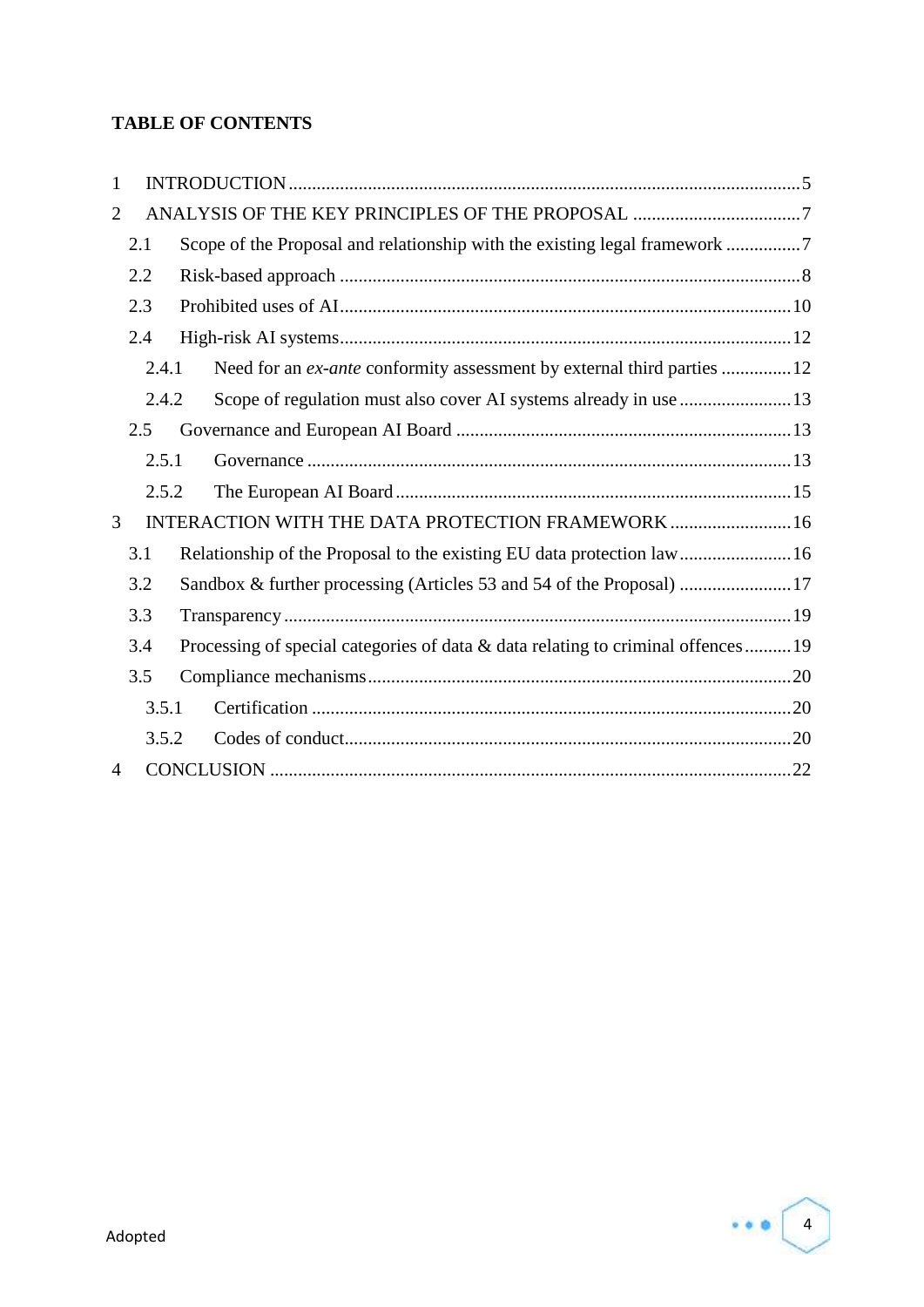#### **The European Data Protection Board and the European Data Protection Supervisor**

Having regard to Article 42(2) of the Regulation (EU) 2018/1725 of 23 October 2018 on the protection of natural persons with regard to the processing of personal data by the Union institutions, bodies, offices and agencies and on the free movement of such data, and repealing Regulation (EC) No  $45/2001$  and Decision No  $1247/2002/EC<sup>1</sup>$ ,

Having regard to the EEA Agreement and in particular to Annex XI and Protocol 37 thereof, as amended by the Decision of the EEA joint Committee No 154/2018 of 6 July 2018<sup>2</sup>,

Having regard to the request for a Joint Opinion of the European Data Protection Supervisor and of the European Data Protection Board of 22 April 2021 regarding the proposal for a Regulation laying down harmonised rules on artificial intelligence (Artificial Intelligence Act),

## **HAVE ADOPTED THE FOLLOWING JOINT OPINION**

## **1 INTRODUCTION**

- 1. The advent of artificial intelligence ('AI') systems is a very important step in the evolution of technologies and in the way humans interact with them. AI is a set of key technologies that will profoundly alter our daily lives, be it on a societal or an economic standpoint. In the next few years, decisive decisions are expected for AI as it helps us overcome some of the biggest challenges we face in many areas today, ranging from health to mobility, or from public administration to education.
- 2. However, these promised advances do not come without risks. Indeed, the risks are very relevant considering that the individual and societal effects of AI systems are, to a large extent, unexperienced. Generating content, making predictions or taking a decision in an automated way, as AI systems do, by means of machine learning techniques or logic and probabilistic inference rules, is not the same as humans carrying out those activities, by means of creative or theoretical reasoning, bearing full responsibility for the consequences.
- 3. AI will enlarge the amount of predictions that can be done in many fields starting from measurable correlations between data, invisible to human eyes but visible to machines, making our lives easier and solving a great number of problems, but at the same time will erode our capability to give a causal interpretation to outcomes, in such a way that the notions of transparency, human control, accountability and liability over results will be severely challenged.
- 4. Data (personal and non-personal) in AI are in many cases the key premise for autonomous decisions, which will inevitably affect individuals' lives at various levels. This is why the

<sup>&</sup>lt;sup>2</sup> References to "Member States" made throughout this document should be understood as references to "EEA Member States".



<sup>1</sup> OJ L 295, 21.11.2018, p. 39–98.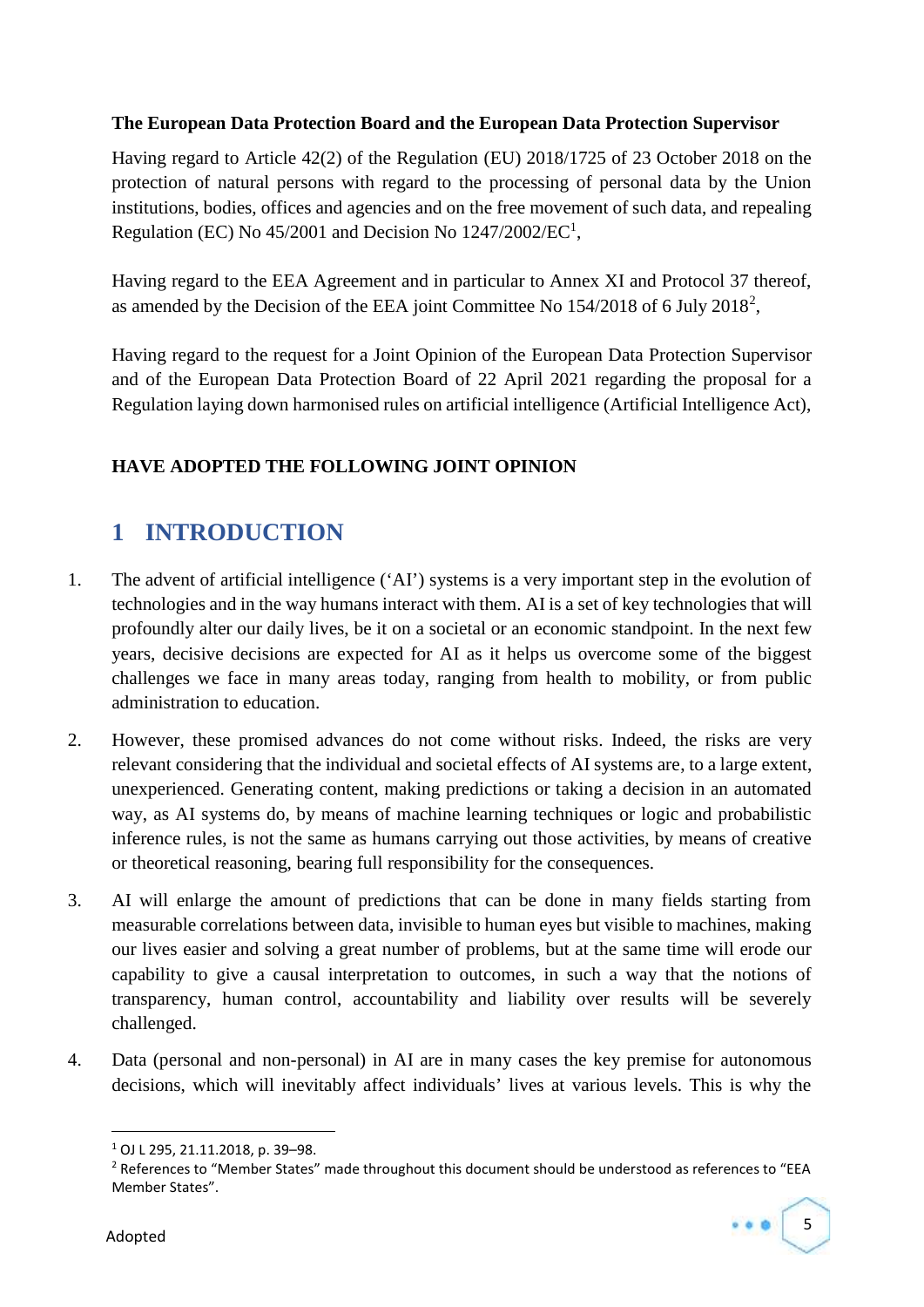EDPB and the EDPS, already at this stage, strongly assert that the Proposal for a Regulation laying down harmonised rules on artificial intelligence (Artificial Intelligence Act) ('the Proposal')<sup>3</sup> has **important data protection implications**.

- 5. Allocating the task of deciding to machines, on the basis of data, will create risks to the rights and freedoms of individuals, will impact their private lives and might harm groups or even societies as a whole. The EDPB and the EDPS emphasize that the rights to private life and to the protection of personal data, conflicting with the assumption of machines' decision autonomy underlying the concept of AI, are a pillar of EU values as recognized in the Universal Declaration of Human Rights (Article 12), the European Convention of Human Rights (Article 8) and the Charter of Fundamental Rights of the EU (hereinafter "the Charter") (Articles 7 and 8). Reconciling the perspective of growth offered by AI applications and the centrality and primacy of humans vis-a-vis machines is a very ambitious, yet necessary goal.
- 6. The EDPB and the EDPS welcome the involvement in the regulation of all stakeholders of the AI chain of value and the introduction of specific requirements for solution providers as they play a significant role in the products that make use of their systems. However, responsibilities of the various parties - user, provider, importer or distributor of an AI system - need to be clearly circumscribed and assigned. In particular, when processing personal data, special consideration should be given to the consistency of these roles and responsibilities with the notions of data controller and data processor carried by the data protection framework since both norms are not congruent.
- 7. The Proposal gives an important place to the notion of human oversight (Article 14) which the EDPB and the EDPS welcome. However, as stated earlier, due to the strong potential impact of certain AI systems for individuals or groups of individuals, real human centrality should leverage on highly qualified human oversight and a lawful processing as far as such systems are based on the processing of personal data or process personal data to fulfil their task so as to ensure that the right not to be subject to a decision based solely on automated processing is respected.
- 8. In addition, due to the data-intensive nature of many AI applications, the Proposal should promote the adoption of a data protection by design and by default approach at every level, encouraging the effective implementation of data protection principles (as envisaged in Article 25 GDPR and Article 27 EUDPR) by means of state-of-the-art technologies.
- 9. Lastly, the EDPB and the EDPS emphasize that this joint opinion is provided only as a preliminary analysis of the Proposal , without prejudice to any further assessment and opinion on the effects of the Proposal and it's compatibility with the EU data protection law.



<sup>3</sup> COM(2021) 206 final.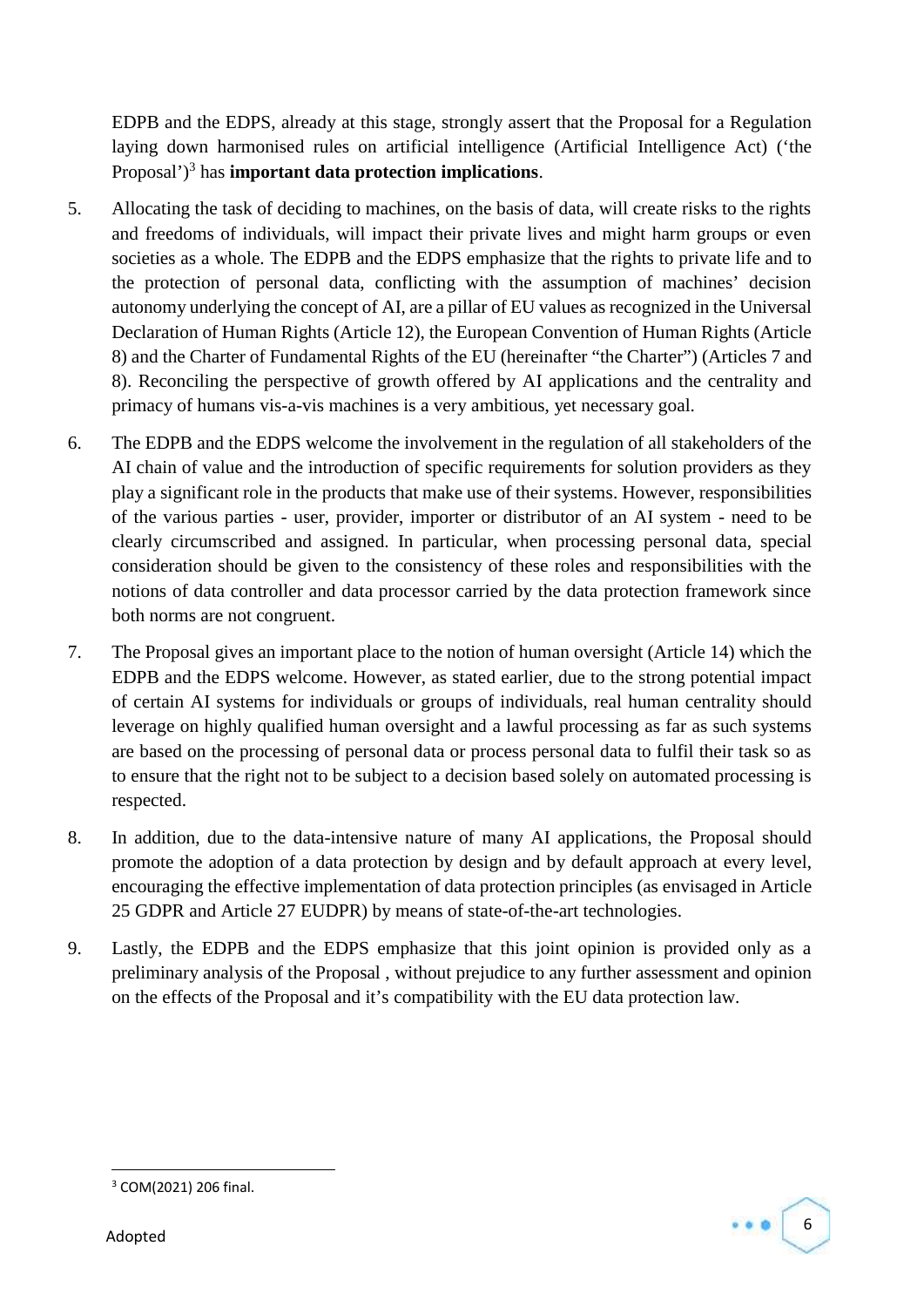# **2 ANALYSIS OF THE KEY PRINCIPLES OF THE PROPOSAL**

#### 2.1 Scope of the Proposal and relationship with the existing legal framework

- 10. According to the Explanatory Memorandum, the **legal basis** for the Proposal is in the first place Article 114 of the TFEU, which provides for the adoption of measures to ensure the establishment and functioning of the Internal Market<sup>4</sup>. In addition, the Proposal is based on Article 16 of the TFEU *insofar as it contains specific rules* on the protection of individuals with regard to the processing of personal data, notably restrictions of the use of AI systems for 'real-time' remote biometric identification in publicly accessible spaces for the purpose of law enforcement<sup>5</sup>.
- 11. The EDPB and EDPS recall that, in line with the jurisprudence of the CJEU, Article 16 TFEU provides an appropriate legal basis in cases where the protection of personal data is one of the essential aims or components of the rules adopted by the EU legislature<sup>6</sup>. The application of Article 16 TFEU also entails the need to ensure independent oversight for compliance with the requirements regarding the processing of personal data, as is also required Article 8 of the Charter.
- 12. The EDPS and EDPB recall that a comprehensive data protection framework adopted on the basis of Article 16 TFEU already exists, consisting of the General Data Protection Regulation (GDPR)<sup>7</sup> , the Data Protection Regulation for the European Union institutions, offices, bodies and agencies  $(EUDPR)^8$  and the Law Enforcement Directive  $(LED)^9$ . According to the Proposal, it is only the additional restrictions regarding the processing of biometric data contained in the Proposal that may be considered as based on Article 16 TFEU and as therefore having the same legal basis as the GDPR, EUDPR or LED. This has important implications for the relationship of the Proposal to the GDPR, EUDPR and LED more generally, as set out below.
- 13. As regards the **scope of the Proposal**, the EDPB and EDPS strongly welcome the fact that the Proposal extends to the use of AI systems by EU institutions, bodies or agencies. Given that the use of AI systems by these entities may also have a significant impact on the fundamental

<sup>&</sup>lt;sup>9</sup> Directive (EU) 2016/680 of the European Parliament and of the Council of 27 April 2016 on the protection of natural persons with regard to the processing of personal data by competent authorities for the purposes of the prevention, investigation, detection or prosecution of criminal offences or the execution of criminal penalties, and on the free movement of such data, and repealing Council Framework Decision 2008/977/JHA, OJ L 119, 4.5.2016, p. 89–131.



<sup>4</sup> Explanatory memorandum, p. 5.

 $5$  Explanatory memorandum, p. 6. See also recital (2) of the proposal.

<sup>6</sup> Opinion of 26 July 2017, *PNR Canada*, Opinion procedure 1/15, ECLI:EU:C:2017:592, paragraph 96.

<sup>7</sup> Regulation (EU) 2016/679 of the European Parliament and of the Council of 27 April 2016 on the protection of natural persons with regard to the processing of personal data and on the free movement of such data, and repealing Directive 95/46/EC (General Data Protection Regulation) OJ L 119, 4.5.2016, p. 1–88.

<sup>&</sup>lt;sup>8</sup> Regulation (EU) 2018/1725 of the European Parliament and of the Council of 23 October 2018 on the protection of natural persons with regard to the processing of personal data by the Union institutions, bodies, offices and agencies and on the free movement of such data, and repealing Regulation (EC) No 45/2001 and Decision No 1247/2002/EC, OJ L 295, 21.11.2018, p. 39–98.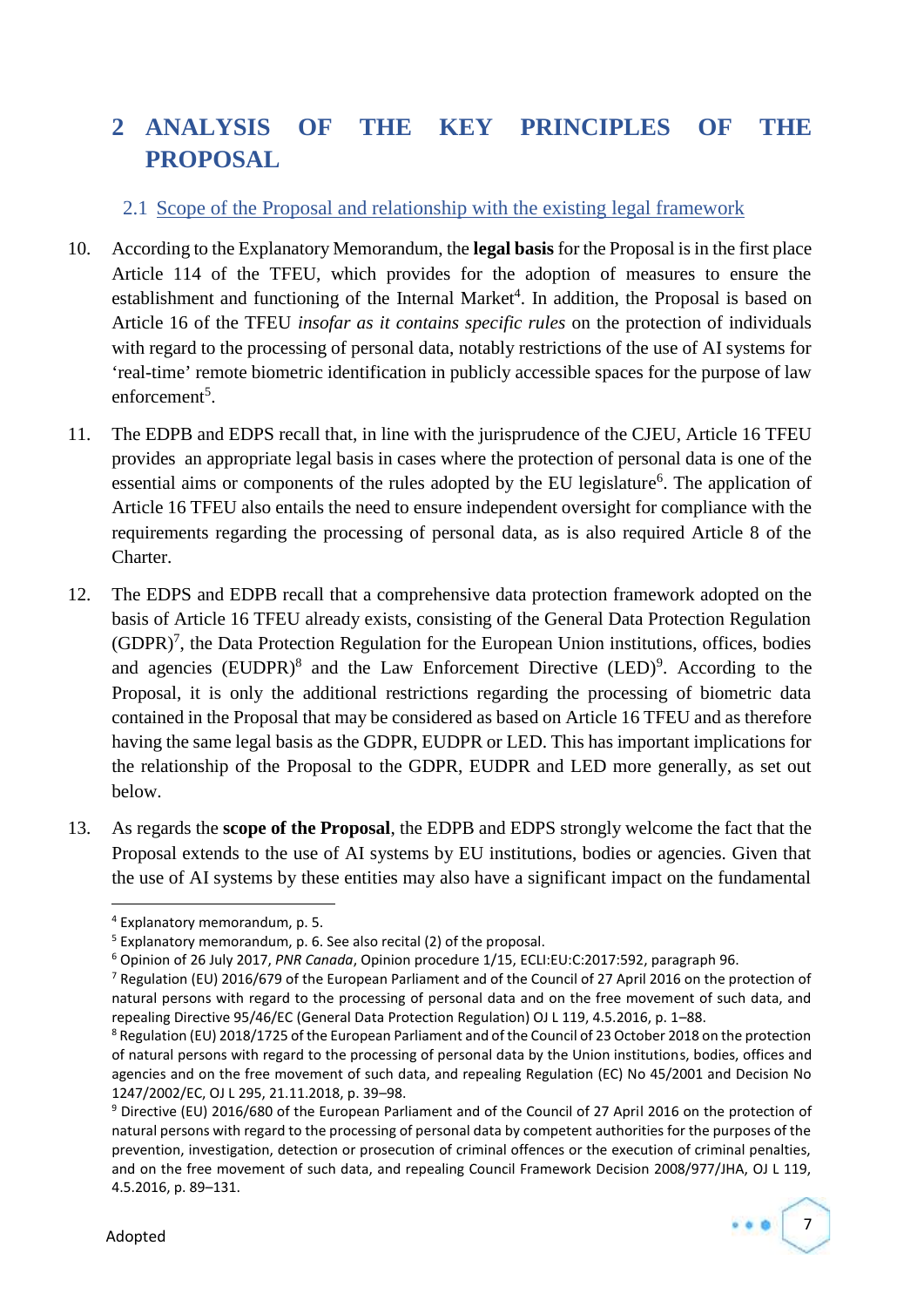rights of individuals, similar to use within EU Member States, it is indispensable that the new regulatory framework for AI applies to both EU Member States and EU institutions, offices, bodies and agencies in order to ensure a coherent approach throughout the Union. As EU institutions, offices, bodies and agencies may act both as providers and users of AI systems, the EDPS and EDPB consider it fully appropriate to include these entities within the scope of the Proposal on the basis of Article 114 TFEU.

- 14. However, EDPB and EDPS have serious concerns regarding the exclusion of international law enforcement cooperation from the scope set out in Article 2(4) of the Proposal. This exclusion creates a significant risk of circumvention (e.g., third countries or international organisations operating high-risk applications relied on by public authorities in the EU).
- 15. The development and use of AI systems will in many cases involve the processing of personal data. Ensuring clarity of the relationship of this Proposal to the existing EU legislation on data protection is of utmost importance. The Proposal is without prejudice and complements the GDPR, the EUDPR and the LED. While the recitals of the Proposal clarify that the use of AI systems should still comply with data protection law, **the EDPB and EDPS strongly recommend clarifying in Article 1 of the Proposal that the Union's legislation for the protection of personal data**, in particular the GDPR, EUDPR, ePrivacy Directive<sup>10</sup> and the LED, shall apply to any processing of personal data falling within the scope of the Proposal. A corresponding recital should equally clarify that the Proposal does not seek to affect the application of existing EU laws governing the processing of personal data, including the tasks and powers of the independent supervisory authorities competent to monitor compliance with those instruments.

#### 2.2 Risk-based approach

- 16. The EDPB and the EDPS **welcome the risk-based approach** underpinning the Proposal. The Proposal would apply to any AI systems, including those which do not involve the processing of personal data but can still have an impact on interests or fundamental rights and freedoms.
- 17. The EDPB and the EDPS note that some of the provisions in the Proposal leave out the risks for groups of individuals or the society as a whole (e.g., collective effects with a particular relevance, like group discrimination or expression of political opinions in public spaces). The EDPB and the EDPS recommend that societal/group risks posed by AI systems should be equally assessed and mitigated.
- 18. The EDPB and the EDPS are of the view that the Proposal's risk-based approach should be clarified, and the concept of "risk to fundamental rights" **aligned with the GDPR**, insofar as aspects related to the protection of personal data come into play. Whether they are end-users, simply data subjects or other persons concerned by the AI system, the absence of any reference in the text to the individual affected by the AI system appears as a blind spot in the Proposal. Indeed, the obligations imposed on actors vis-a-vis the affected persons should emanate more

 $10$  Directive 2002/58/EC of the European Parliament and of the Council of 12 July 2002 concerning the processing of personal data and the protection of privacy in the electronic communications sector (Directive on privacy and electronic communications) as amended by Directive 2006/24/EC and Directive 2009/136/EC.

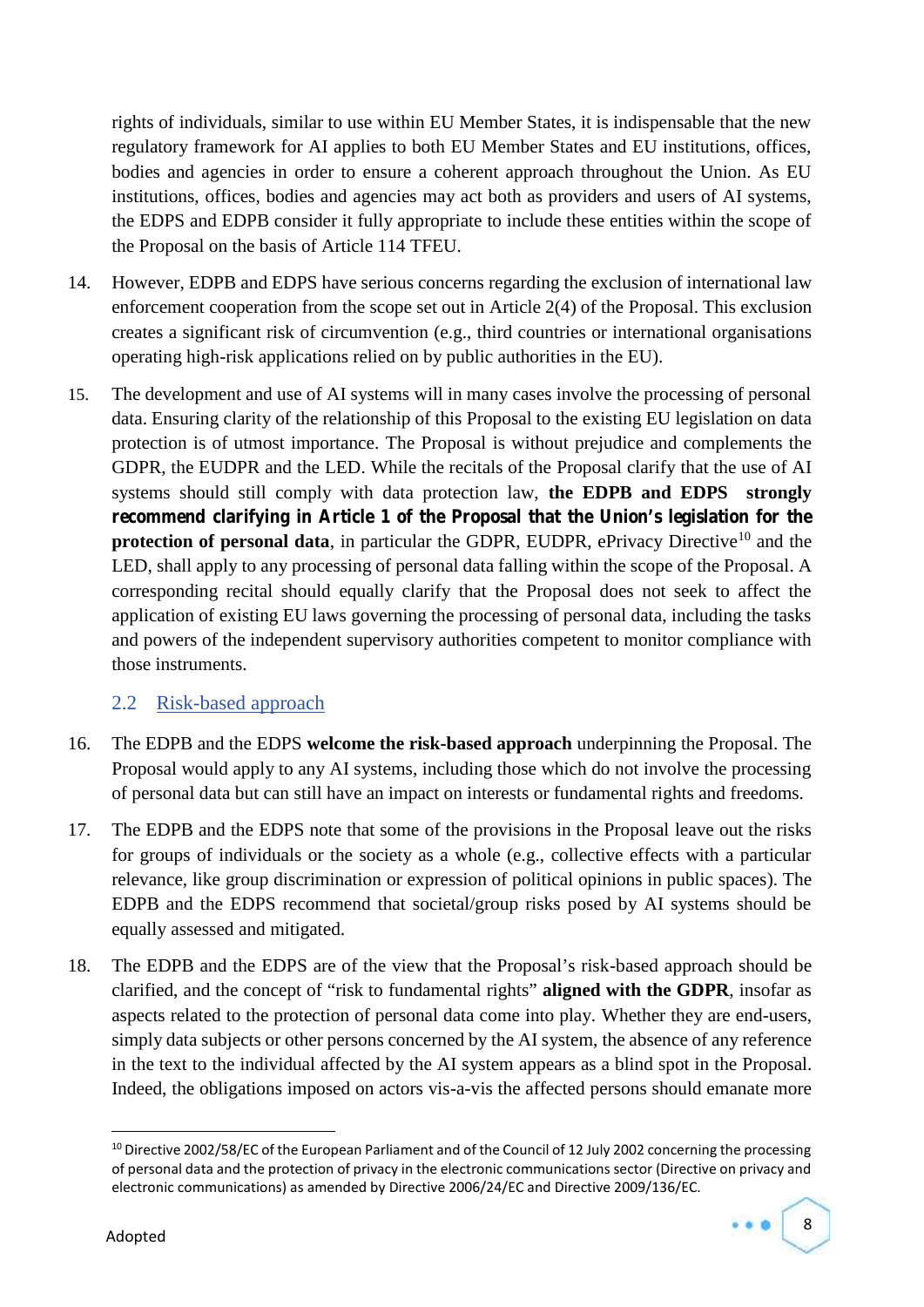concretely from the protection of the individual and her or his rights. Thus, the EDPB and the EDPS urge the legislators to explicitly address in the Proposal the **rights and remedies available to individuals** subject to AI systems.

- 19. The EDPB and EDPS take note of the choice of providing an exhaustive list of **high-risk AI systems**. This choice might create a black-and-white effect, with weak attraction capabilities of highly risky situations, undermining the overall risk-based approach underlying the Proposal. Also, this list of high-risk AI systems detailed in annexes II and III of the Proposal lacks some types of use cases which involve significant risks, such as the use of AI for determining the insurance premium, or for assessing medical treatments or for health research purposes. The EDPB and the EDPS also highlight that those annexes will need to be regularly updated to ensure that their scope is appropriate.
- 20. The Proposal requires the **providers** of the AI system to perform a risk assessment, however, in most cases, the (data) controllers will be the **users** rather than providers of the AI systems (e.g., a user of a facial recognition system is a 'controller' and therefore, is not bound by requirements on high-risk AI providers under the Proposal).
- 21. Moreover, it will **not always be possible for a provider to assess all uses** for the AI system. Thus, the initial risk assessment will be of a more general nature than the one performed by the user of the AI system. Even if the initial risk assessment by the provider does not indicate that the AI system is "high-risk"" under the Proposal, this should not exclude **a subsequent (more granular) assessment** (data protection impact assessment ('DPIA') under Article 35 of the GDPR, Article 39 of EUDPR or under Article 27 of the LED) **that should be made by the user of the system**, considering the context of use and the specific use cases. The interpretation of whether under the GDPR, the EUDPR and the LED a type of processing is likely to result in a high-risk is to be made independently of the Proposal. However, the classification of an AI system as posing "high-risk" due to its impact on fundamental rights<sup>11</sup> does trigger a **presumption of "high-risk" under the GDPR, the EUDPR and the LED to the extent that personal data is processed.**
- 22. **The EDPB and the EDPS agree with the Proposal when it specifies that the classification of an AI system as high-risk does not necessarily mean that it is lawful** *per se* **and can be deployed by the user as such. Further requirements resulting from the EU data protection law may need to be complied with by the controller.** Furthermore, the underlying reasoning to Article 5 of the Proposal that, unlike prohibited systems, the high-risk systems may be permissible in principle is to be addressed and dispelled in the Proposal, especially since the proposed CE marking does not imply that the associated processing of personal data is lawful.
- 23. However, the compliance with legal obligations arising from Union legislation (including on the personal data protection) should be precondition to being allowed to enter the European

 $11$ The European Union Agency for Fundamental Rights (FRA) has already addressed the need to conduct fundamental rights impact assessments when using AI or related technologies. In its 2020 report, "Getting the future right – Artificial intelligence and fundamental rights", FRA identified "pitfalls in the use of AI, for example in predictive policing, medical diagnoses, social services, and targeted advertising" and stressed that "private and public organisations should carry out assessments of how AI could harm fundamental rights" to reduce negative impacts on individuals.

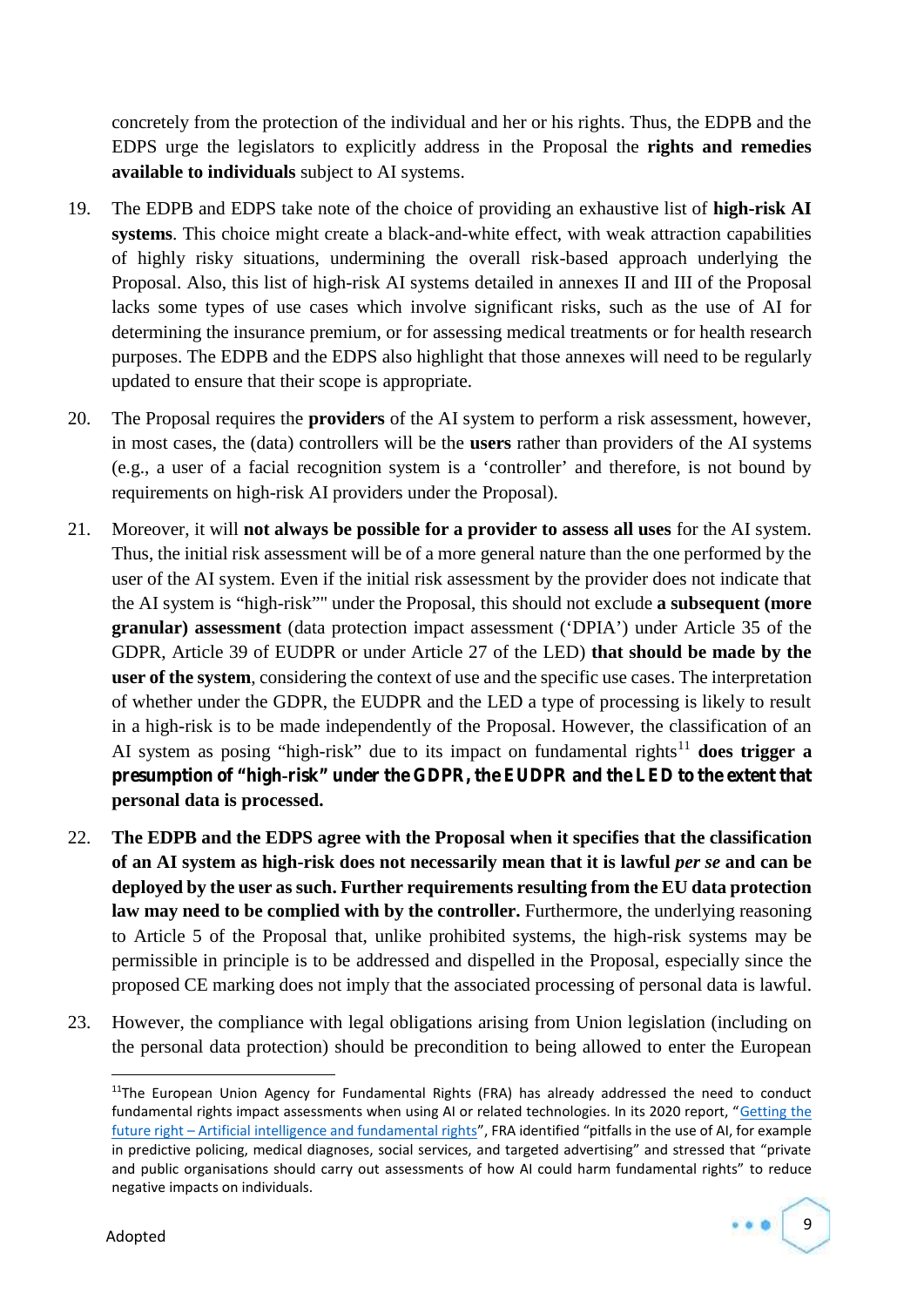market as CE marked product. To this end, the EDPB and the EDPS **recommend including in Chapter 2 of Title III of the Proposal the requirement to ensure compliance with the GDPR and the EUDPR**. These requirements shall be audited (by third party audit) before the CE marking in line with the accountability principle. In the context of this third-party assessment, the initial impact assessment to be performed by the provider will be especially relevant.

- 24. Having regard to complexities triggered by the development of AI systems, it should be pointed out that the technical characteristics of AI systems (e.g., the type of AI approach) could result in greater risks. Therefore, any AI system risk assessment should consider **the technical characteristics** along **with its specific use cases and the context** in which the system operates.
- 25. In the light of the above, the EDPB and the EDPS recommend specifying in the Proposal that **the provider** shall perform an initial risk assessment on the AI system at stake **considering the use-cases** (to be specified in the Proposal - complementing for instance Annex III, 1(a), where the use-cases of AI biometric systems are not mentioned), and that the **user** of the AI system, in its quality of data controller under the EU data protection law (if relevant), shall perform the DPIA as detailed provided in Article 35 GDPR, Article 39 of the EUDPR and Article 27 LED, considering not only the technical characteristic and **the use case**, but **also the specific context** in which the AI will operate.
- 26. Moreover, some of the terms mentioned in Annex III of the Proposal, e.g. the term "essential private services" or small-scale provider using creditworthiness assessment AI for their own use, should be clarified.

#### 2.3 Prohibited uses of AI

- 27. The EDPB and the EDPS consider that **intrusive forms of AI** especially those who may affect human dignity – are to be seen as prohibited AI systems under Article 5 of the Proposal instead of simply being classified as "high-risk" in Annex III of the Proposal such as those under No. 6. This applies in particular to data comparisons that, on a large scale, also affect persons who have given no or only slight cause for police observation, or processing which impairs the principle of purpose limitation under data protection law. The use of AI in the area of police and law enforcement requires area-specific, precise, foreseeable and proportionate rules that need to consider the interests of the persons concerned and the effects on the functioning of a democratic society.
- 28. Article 5 of the Proposal risks paying lip service to the "values" and to the prohibition of AI systems in contrast with such values. Indeed, the criteria referred to under Article 5 to "qualify" the AI systems as prohibited **limit the scope of the prohibition** to such an extent that it could turn out to be meaningless in practice (e.g. "causes or is likely to cause [...] physical or psychological harm" in Article 5 (1) (a) and (b); limitation to public authorities in Article  $5(1)(c)$ ; vague wording in and points (i) and (ii) under (c); limitation to "real time" remote biometric identification only without any clear definition etc.).
- 29. In particular, the use of AI for "social scoring", as foreseen in Article 5(1) (c) of the Proposal, can lead to discrimination and is against the EU fundamental values. The Proposal only

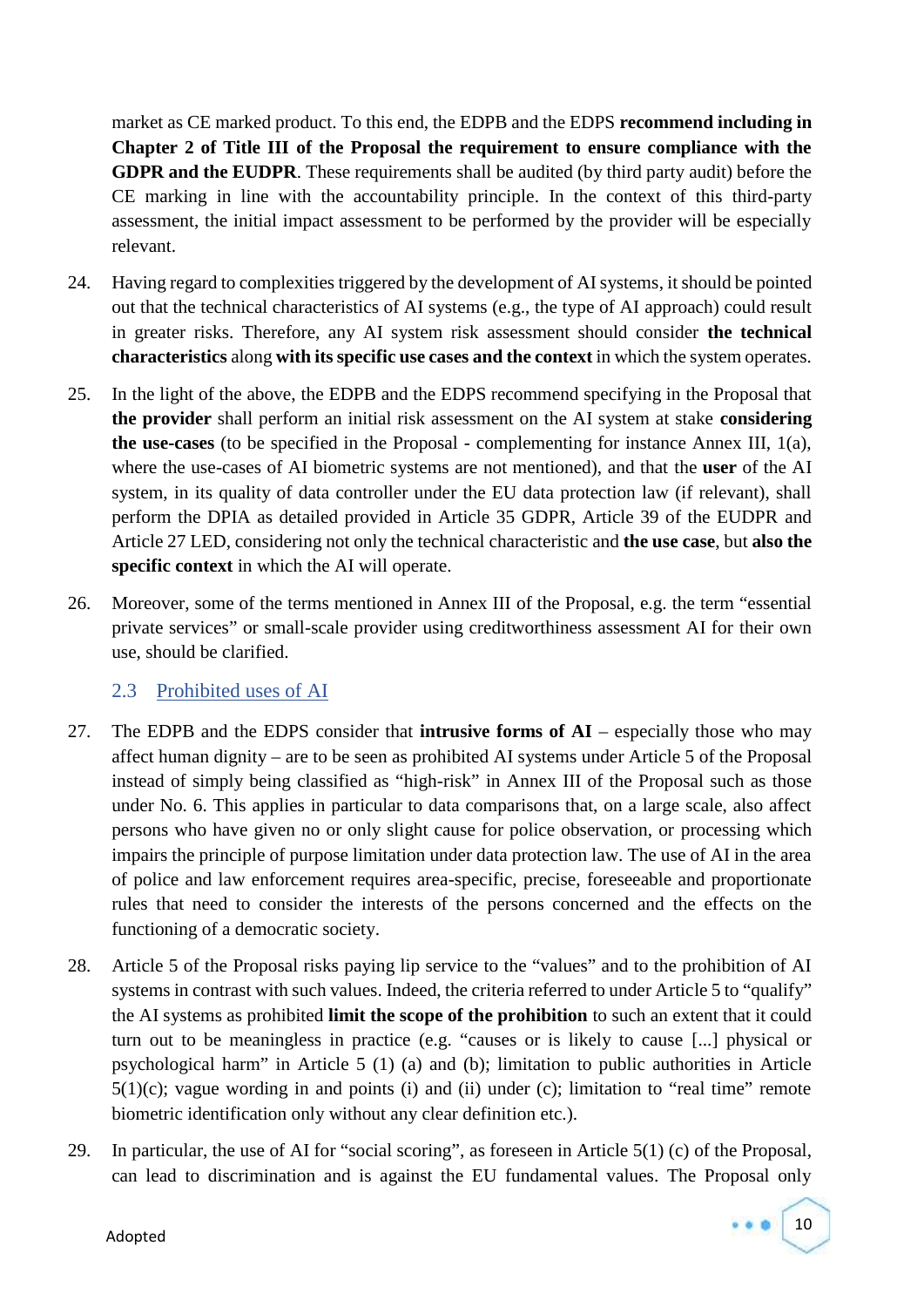prohibits these practices when conducted 'over a certain period of time' or 'by public authorities or on their behalf'. Private companies, notably social media and cloud service providers, can process vast amounts of personal data and conduct social scoring. Consequently, **the Proposal should prohibit any type of social scoring**. It should be noted that in the law enforcement context, Article 4 LED already significantly limits – if not in practice prohibits – such type of activities.

- 30. **Remote biometric identification** of individuals in publicly accessible spaces poses a high-risk of intrusion into individuals' private lives. Therefore, the EDPB and the EDPS **consider that a stricter approach is necessary**. The use of AI systems might present serious proportionality problems, since it might involve the processing of data of an indiscriminate and disproportionate number of data subjects for the identification of only a few individuals (e.g., passengers in airports and train stations). The **frictionless** nature of remote biometric identification systems also presents transparency problems and issues related to the legal basis for the processing under the EU law (the LED, the GDPR, the EUDPR and other applicable law). The problem regarding the way to properly inform individuals about this processing is still unsolved as well as the effective and timely exercise of the rights of individuals. The same applies to **its irreversible, severe effect on the populations'** (reasonable) **expectation of being anonymous in public spaces**, resulting in a direct negative effect on the exercise of freedom of expression, of assembly, of association as well as freedom of movement.
- 31. Article 5(1)(d) of the Proposal provides an extensive **list of exceptional cases** in which 'realtime' remote biometric identification in publicly accessible spaces is permitted for the purpose of law enforcement. The EDPB and the EDPS consider **this approach flawed** on several aspects: First, it is unclear what should be understood as "a significant delay" and how should it be considered as a mitigating factor, taking into account that a mass identification system is able to identify thousands of individuals in only a few hours. In addition, the intrusiveness of the processing does not always depend on the identification being done in real-time or not. Post remote biometric identification in the context of a political protest is likely to have a significant chilling effect on the exercise of the fundamental rights and freedoms, such as freedom of assembly and association and more in general the founding principles of democracy. Second, the intrusiveness of the processing does not necessarily depend on its purpose. The use of this system for other purposes such as private security represents the same threats to the fundamental rights of respect for private and family life and protection of personal data. Lastly, even with the foreseen limitations, the potential number of suspects or perpetrators of crimes will almost always be "high enough" to justify the continuous use of AI systems for suspect detection, despite the further conditions in Article 5(2) to (4) of the Proposal. The reasoning behind the Proposal seems to omit that when monitoring open areas, the obligations under EU data protection law need to be met for not just suspects, but for all those that in practice are monitored.
- 32. For all these reasons, the EDPB and the EDPS **call for a general ban on any use of AI for an automated recognition of human features in publicly accessible spaces - such as of faces but also of gait, fingerprints, DNA, voice, keystrokes and other biometric or behavioral signals - in any context.** The current approach of the Proposal is to identify and list all AI

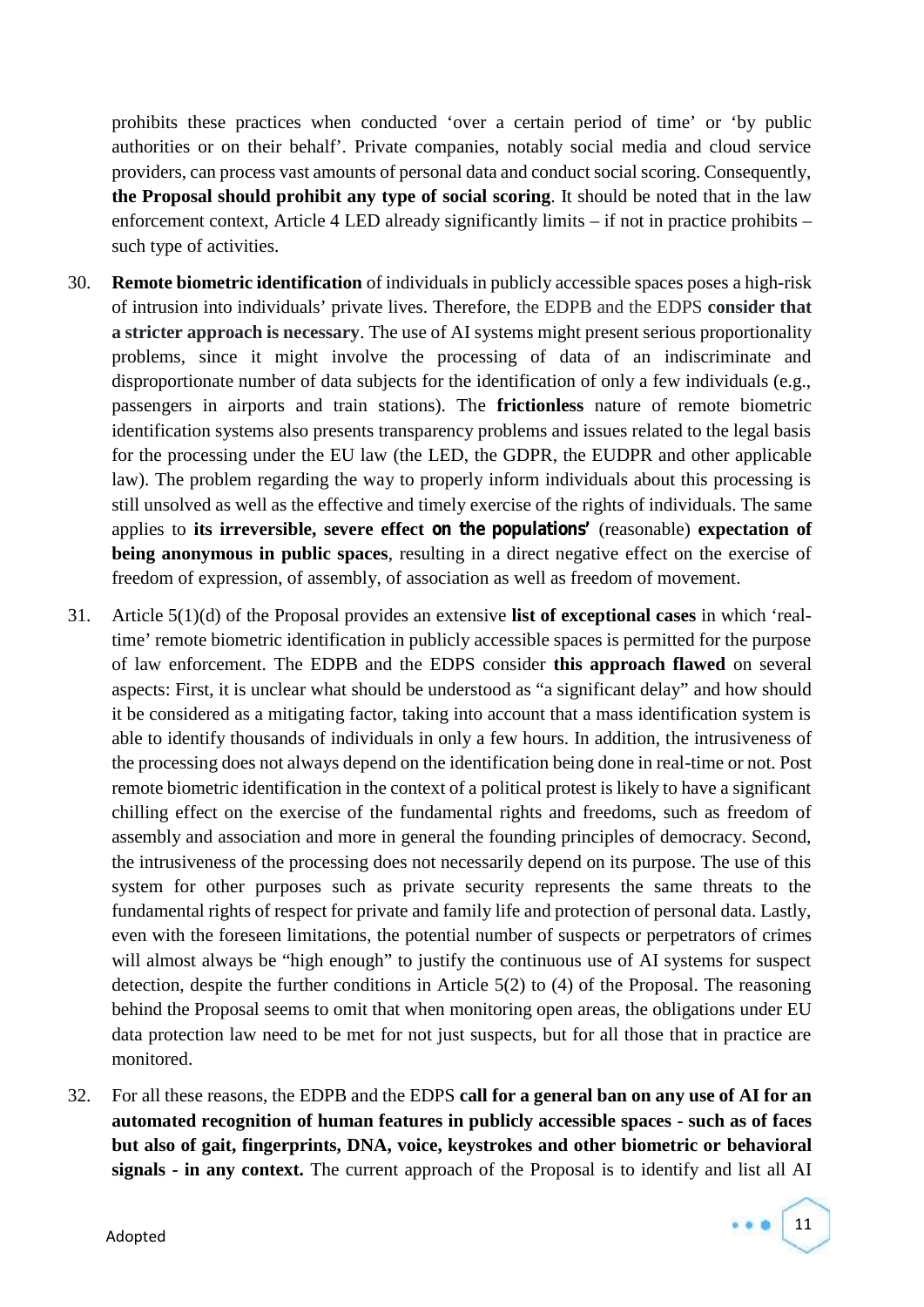systems that should be prohibited. Thus, for consistency reasons, **AI systems for large-scale remote identification in online spaces** should be prohibited under Article 5 of the Proposal. Taking into account the LED, the EUDPR and GDPR, the EDPS and EDPB cannot discern how this type of practice would be able to meet the necessity and proportionality requirements, and that ultimately derives from what are considered acceptable interferences of fundamental rights by the CJEU and ECtHR.

- 33. Moreover, the EDPB and EDPS **recommend a ban**, for both public authorities and private entities, on **AI systems categorizing individuals from biometrics (for instance, from face recognition) into clusters according to ethnicity, gender, as well as political or sexual orientation, or other grounds for discrimination prohibited under Article 21 of the Charter, or** AI systems whose scientific validity is not proven or which are in direct conflict with essential values of the EU (e.g., polygraph, Annex III, 6. (b) and 7. (a)). Accordingly, "**biometric categorization**" should be **prohibited under Article 5**.
- 34. It also **affects human dignity to be determined or classified by a computer as to future behavior independent of one's own free will**. AI systems intended to be used by law enforcement authorities for making individual risk assessments of natural persons in order to assess the risk of a natural person for offending of reoffending criminal offences, cf. Annex III, 6. (a), or for predicting the occurrence or reoccurrence of an actual or potential criminal offence based on profiling of a natural person or on assessing personality traits and characteristics or past criminal behavior, cf. Annex III, 6. (e) used according to their intended purpose will lead to pivotal subjection of police and judicial decision-making, thereby objectifying the human being affected. Such AI systems touching the essence of the right to human dignity should be prohibited under Article 5.
- 35. Furthermore, the EDPB and the EDPS consider that the use of AI to **infer emotions of a natural person is highly undesirable and should be prohibited,** except for certain well specified use-cases, namely for health or research purposes (e.g., patients where emotion recognition is important), always with appropriate safeguards in place and of course, subject to all other data protection conditions and limits including purpose limitation.

#### 2.4 High-risk AI systems

#### 2.4.1 Need for an *ex-ante* conformity assessment by external third parties

- 36. The EDPB and the EDPS welcome that AI systems that pose a high-risk must be subject to a prior conformity assessment before they can be placed on the market or otherwise put into operation in the EU. In principle, this regulatory model is welcomed, as it offers a good balance between innovation-friendliness and a high level of proactive protection of fundamental rights. In order to be brought to use in specific environments like decision-making processes of public service institutions or critical infrastructure, ways to investigate the full source code must be laid out.
- 37. However, the EDPB and the EDPS advocate adapting the conformity assessment procedure under Article 43 of the Proposal to the effect that an *ex ante* **third-party conformity assessment must generally be carried out for high-risk AI**. Although a third-party

12

Adopted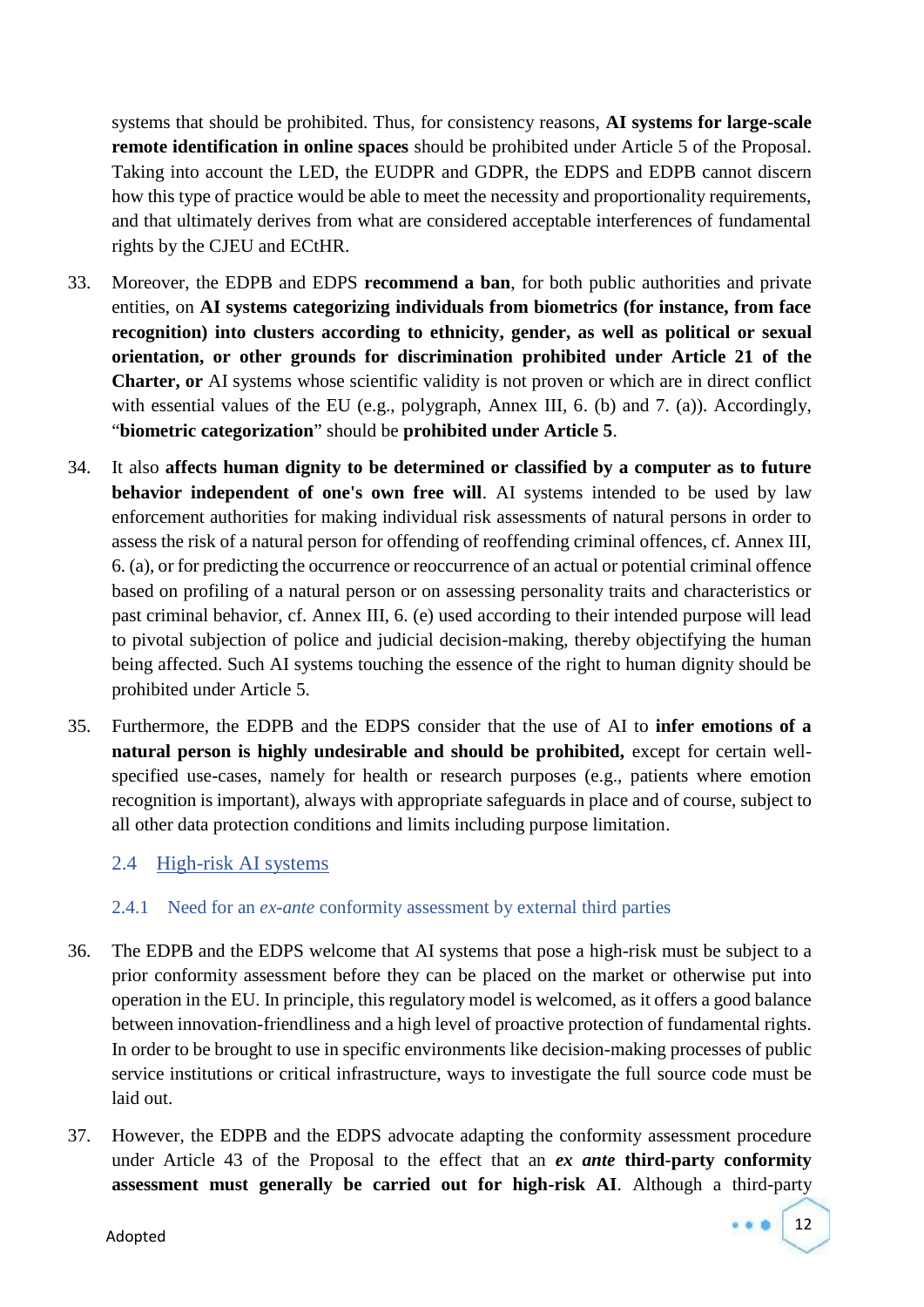conformity assessment for high-risk processing of personal data is not a requirement in the GDPR or EUDPR, the risks posed by AI systems are yet to be fully understood. The general inclusion of an obligation for third-party conformity assessment would therefore further strengthen legal certainty and confidence in all high-risk AI systems.

#### 2.4.2 Scope of regulation must also cover AI systems already in use

- 38. According to Article 43(4) of the Proposal, high-risk AI systems should be subject to a new conformity assessment procedure whenever a significant change is made. It is right to ensure that AI systems comply with the requirements of the AI Regulation throughout their lifecycle. AI systems that have been placed on the market or put into service before application of the proposed regulation (or 12 months thereafter for large-scale IT systems listed in Annex IX) are excluded from their scope, unless those systems are subject to 'significant changes' in design or intended purpose (Article 83).
- 39. Yet, the threshold for 'significant changes' is unclear. Recital 66 of the Proposal specifies a lower threshold for conformity re-assessment "whenever a change occurs which may affect the compliance". A similar threshold would be appropriate for Article 83, at least for high-risk AI systems. Additionally, in order to close any protection gaps, it is necessary that AI systems already established and in operation - after a certain implementation phase - also comply with all requirements of the AI Regulation.
- 40. The manifold possibilities of personal data processing and external risks affect the security of AI systems, too. The focus of Article 83 on "significant changes in design or intended purpose" does not include a reference to changes in external risks. A reference to changes of the threats scenario, arising from external risks, e.g., cyber-attacks, adversarial attacks and substantiated complaints from consumers therefore should be included in Article 83 of the Proposal.
- 41. Moreover, as the entry into application is envisaged for 24 months following the entry into force of the future Regulation, the EDPS and EDPB do not consider it appropriate to exempt AI systems already placed on the market for an even longer period of time. While the Proposal also provides that the requirements of the Regulation shall be taken into account in the evaluation of each large-scale IT system as provided by the legal acts listed in Annex IX, the EDPB and EDPS consider that requirements concerning the putting into service use of AI systems should be applicable from the date of application of the future Regulation.

## 2.5 Governance and European AI Board

#### 2.5.1 Governance

42. The EDPB and the EDPS welcome the designation of the EDPS as the competent authority and the market surveillance authority for the supervision of the Union institutions, agencies and bodies when they fall within the scope of this Proposal. The EDPS stands ready to fulfil its new role as the AI regulator for the EU public administration. Moreover, the role and tasks of the EDPS are not sufficiently detailed and should be further clarified in the Proposal, specifically when it comes to its role as market surveillance authority.

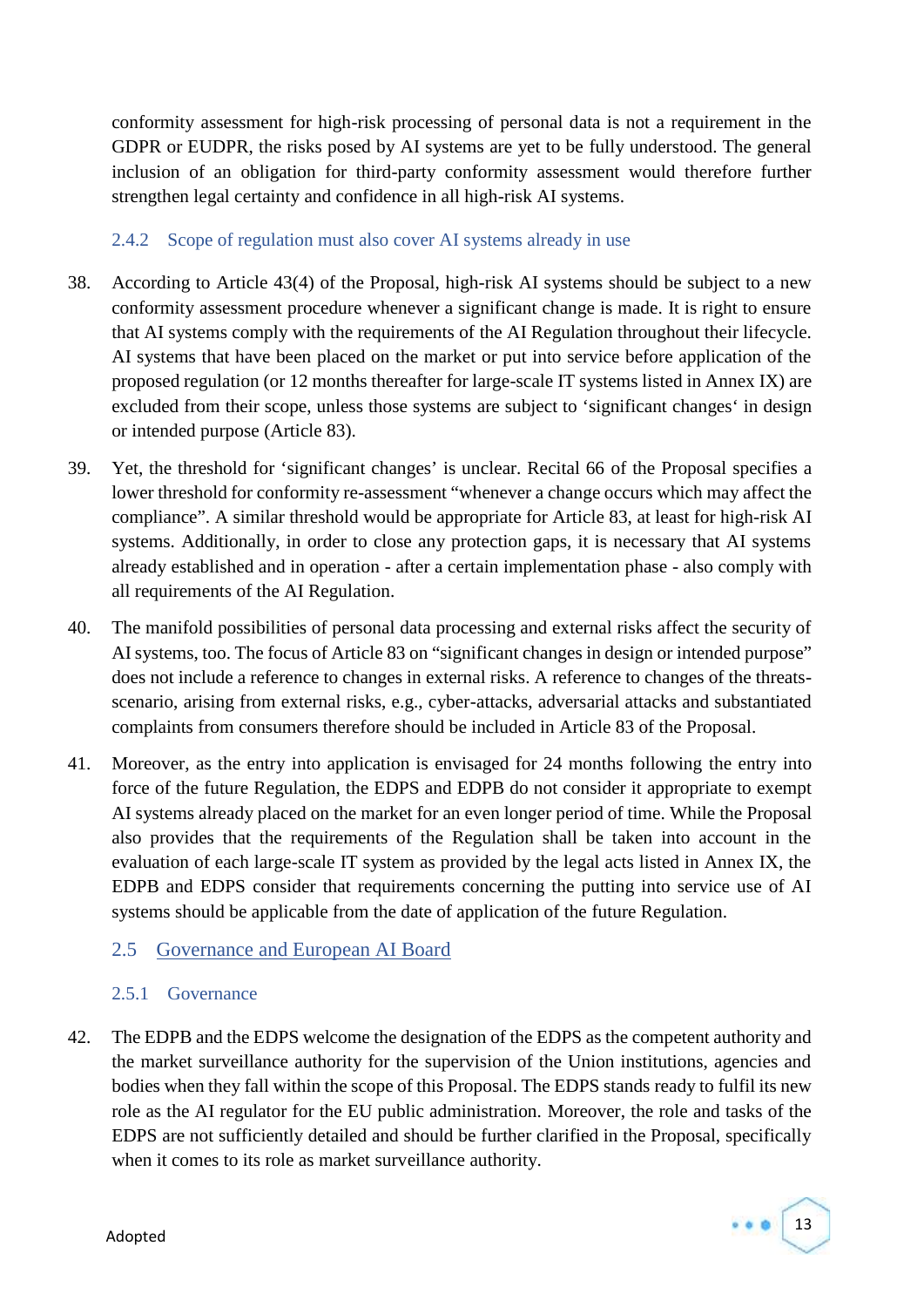- 43. The EDPB and the EDPS acknowledge the allocation of financial resources, which is foreseen for the Board and the EDPS, acting as a notifying body, in the Proposal. However, the fulfillment of the new duties foreseen for the EDPS, whether when acting as notified body, would require significantly higher financial and human resources.
- 44. Firstly, because the wording of Article 63 (6) states that the EDPS "shall act as market surveillance authority" for Union institutions, agencies and bodies that fall within the scope of the Proposal, which does not clarify if EDPS is to be considered a fully embodied "market surveillance authority", as foreseen in Regulation (EU) 2019/1020. This raises questions about the duties and powers of the EDPS in practice. Secondly, and provided that the former question is answered affirmatively, it is unclear how the role of the EDPS, as foreseen in EUDPR can accommodate the task foreseen in Article 11 of the Regulation (EU) 2019/1020, which include "effective market surveillance within their territory of products made available online" or "physical and laboratory checks based on adequate samples". There is the risk that taking up the new set of tasks without further clarifications in the Proposal might endanger the fulfillment of its obligations as data protection supervisor.
- 45. However, the EDPB and the EDPS underline that some provisions of the Proposal defining the tasks and powers of the different competent authorities under the AI regulation, their relationships, their nature and the guarantee of their independence seem unclear at this stage. Whereas Regulation 2019/1020 states that market surveillance authority must be independent, the draft regulation does not require Supervisory authorities to be independent, and even requires them to report to the Commission on certain tasks carried out by market surveillance authorities, which can be different institutions. Since the proposal also states that DPAs will be the market surveillance authorities for AI systems used for law enforcement purposes (Article 63 (5)) it also means that they will be, possibly via their national supervisory authority, subject to reporting obligations to the Commission (Article 63 (2)), which seems incompatible with their independency.
- 46. Therefore, the EDPB and the EDPS consider that those provisions need to be clarified in order to be consistent with Regulation 2019/1020, EUDPR and the GDPR, and the Proposal should clearly establish that Supervisory authorities under the AI Regulation must be completely independent in the performance of their tasks, since this would be an essential guarantee for the proper supervision and enforcement of the future Regulation.
- 47. The EDPB and the EDPS would also like to recall that data protection authorities (DPAs) are already enforcing the GDPR, the EUDPR and the LED on AI systems involving personal data in order to ensure the protection of fundamental rights and more specifically the right to data protection. Therefore, DPAs already have to some extent, as required in the Proposal for the national supervisory authorities, an understanding of AI technologies, data and data computing, fundamental rights, as well as an expertise in assessing risks to fundamental rights posed by new technologies. In addition, when AI systems are based on the processing of personal data or process personal data, provisions of the Proposal are directly intertwined with the data protection legal framework, which will be the case for most of the AI systems in the scope of the regulation. As a result, there will be interconnections of competencies between supervisory authorities under the Proposal and DPAs.



Adopted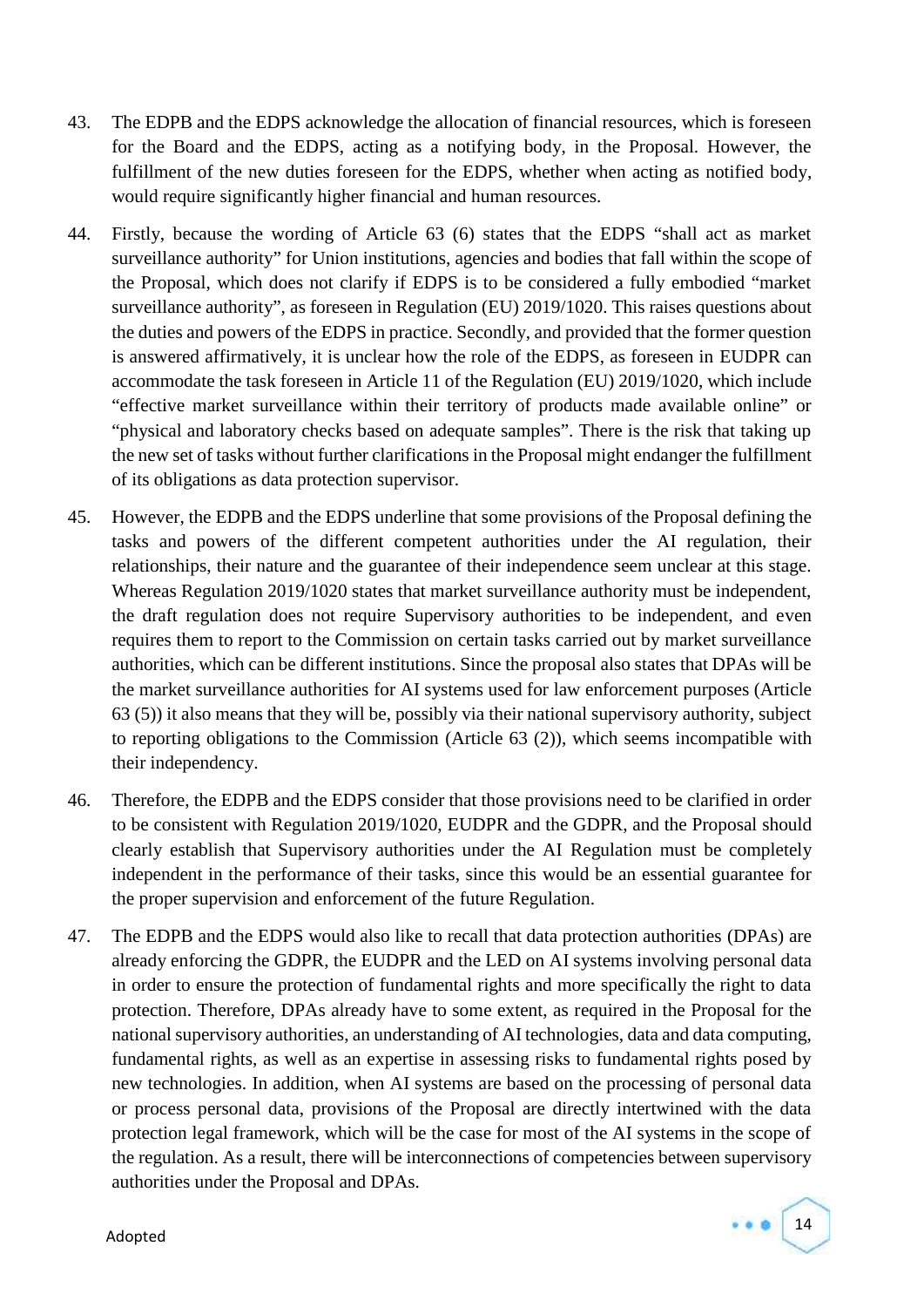- 48. Hence, the designation of DPAs as the national supervisory authorities would ensure a more harmonized regulatory approach, and contribute to the consistent interpretation of data processing provisions and avoid contradictions in its enforcement among Member States. It would also benefit all stakeholders of the AI chain of value to have a single contact point for all personal data processing operations falling within the scope the Proposal and limit the interactions between two different regulatory bodies for processing that are concerned by the Proposal and GDPR. As a consequence, the EDPB and the EDPS consider that **DPAs should be designated as the national supervisory authorities pursuant to Article 59 of the Proposal**.
- 49. In any event, insofar as the Proposal contains specific rules on the protection of individuals with regard to the processing of personal data adopted on the basis of Article 16 TFEU, compliance with these rules, notably restrictions of the use of AI systems for 'real-time' remote biometric identification in publicly accessible spaces for the purpose of law enforcement, **must be subject to the control of independent authorities**.
- 50. However, there is no explicit provision in the Proposal that would assign competence for ensuring compliance with these rules to the control of independent authorities. The only reference to competent data protection supervisory authorities under GDPR, or LED is in Article 63(5) of the Proposal, but only as "market surveillance" bodies and alternatively with some other authorities. The EDPB and the EDPS consider that this set up does not ensure compliance with the requirement of independent control set out in Article 16(2) TFEU and Article 8 of the Charter.

#### 2.5.2 The European AI Board

- 51. The Proposal establishes a "European Artificial Intelligence Board" (EAIB). The EDPB and the EDPS recognize the need for a consistent and harmonized application of the proposed framework, as well as the involvement of independent experts in the development of the EU policy on AI. At the same time, the Proposal foresees to give a predominant role to the Commission. Indeed, not only would the latter be part of the EAIB but it would also chair it and have a right of veto for the adoption of the EAIB rules of procedure. This contrasts with the need for an AI European body independent from any political influence. Therefore, the EDPB and the EDPS consider that the future AI Regulation should give **more autonomy to the EAIB**, in order to allow it to truly ensure the consistent application of the regulation across the single market
- 52. The EDPB and the EDPS also note that no power is conferred to the EAIB regarding the enforcement of the proposed Regulation. Yet, considering the spread of AI systems across the single market and the likelihood of cross-border cases, there is a crucial need for a harmonized enforcement and a proper allocation of competence between national supervisory authorities. The EDPB and the EDPS therefore recommend that the cooperation mechanisms between national supervisory authorities be specified in the future AI Regulation. The EDPB and EDPS suggest to impose a mechanism guaranteeing a single point of contact for individuals concerned by the legislation as well as for companies, for each AI system, and that for organisations whose

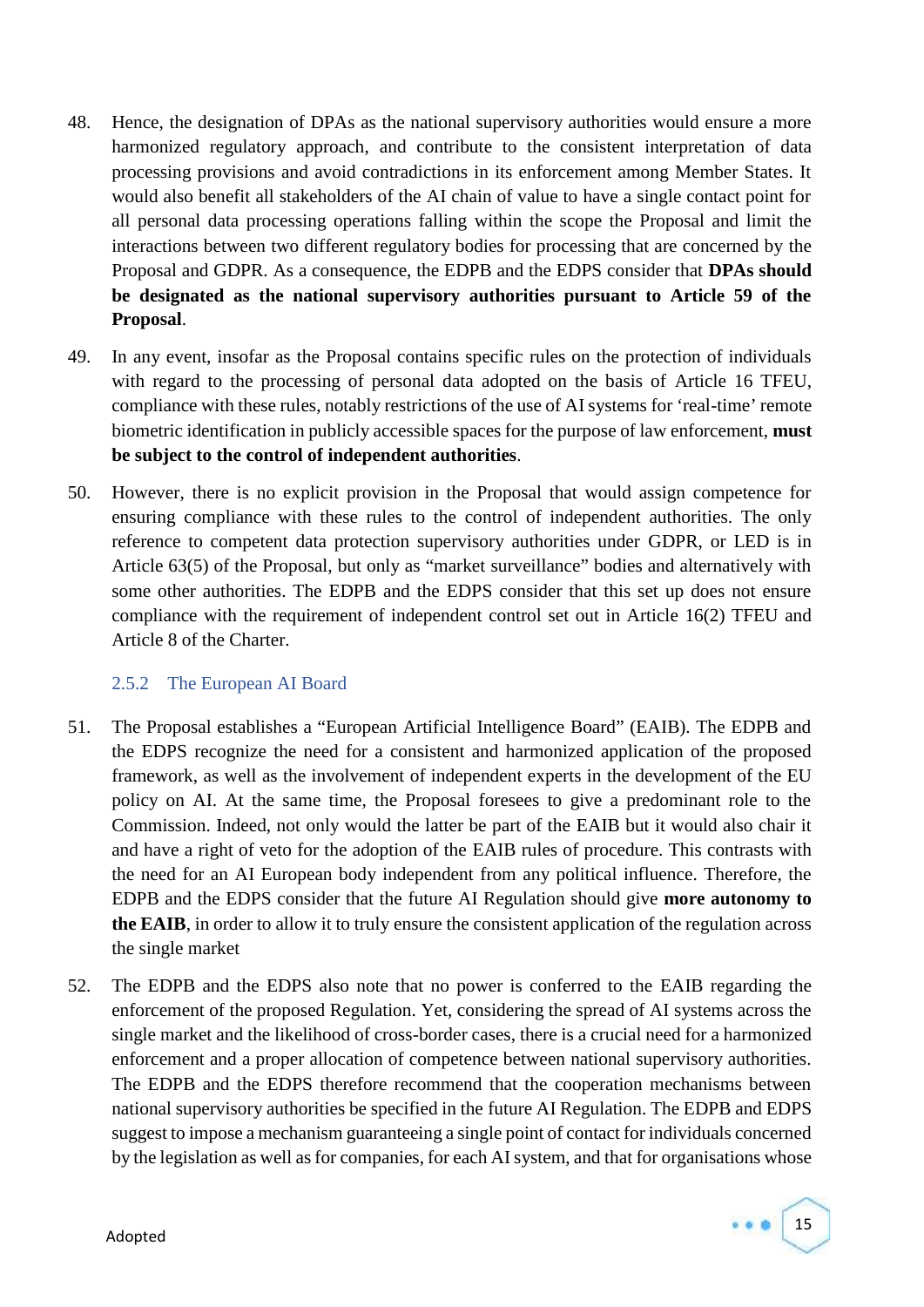activity covers more than half of the Member States of the EU, the EAIB may designate the national authority that will be responsible for enforcing the AI Regulation for this AI system.

- 53. Furthermore, considering the independent nature of the authorities that shall compose the Board, the latter shall be entitled to act on its own initiative and not only to provide advice and assistance to the Commission. The EDPB and the EDPS therefore stress the need for an extension of the mission assigned to the Board, which in addition does not correspond to the tasks listed by the Proposal.
- 54. To satisfy those purposes, the **EAIB shall have sufficient and appropriate powers**, and its legal status should be clarified. In particular, for the material scope of the future Regulation to remain relevant, it seems necessary to involve the authorities in charge of its application in its evolution. Hence, the EDPB and the EDPS recommend that the EAIB should be empowered to propose to the Commission amendments of the annex I defining the AI techniques and approaches and of the annex III listing the high-risk AI systems referred to in article 6(2). The EAIB should also be consulted by the Commission prior any amendment of those annexes.
- 55. Article 57(4) of the Proposal foresees exchanges between the Board and other Union bodies, offices, agencies and advisory groups. Taking into account their previous work in the field of AI and their human rights expertise, the EDPB and EDPS recommend to consider the Fundamental Rights Agency as one of the observers to the Board.

# **3 INTERACTION WITH THE DATA PROTECTION FRAMEWORK**

## 3.1 Relationship of the Proposal to the existing EU data protection law

- 56. A clearly defined relationship between the Proposal and existing data protection law is an essential prerequisite to ensure and uphold the respect and application of the EU acquis in the field of personal data protection. Such EU law, in particular the GDPR, the EUDPR and the LED, has to be considered as a prerequisite on which further legislative proposals may build upon without affecting or interfering with the existing provisions, including when it comes to the competence of supervisory authorities and governance.
- 57. In the view of the EDPB and the EDPS, it is therefore important to clearly avoid in the Proposal any inconsistency and possible conflict with the GDPR, the EUDPR and the LED. This not only for the sake of legal certainty, but also to avoid that the Proposal has the effect of directly or indirectly jeopardizing the fundamental right to the protection of personal data, as established under Article 16 of the TFEU and Article 8 of the Charter.
- 58. In particular, self-learning machines could protect the personal data of individuals only if this is embedded by conception. The immediate possibility of exercising the rights of individuals under Article 22 (Automated individual decision-making, including profiling) GDPR or Article 23 EUDPR, regardless of the purposes of processing, is also essential. In this regard, other rights of the data subjects related to the right of deletion, the right of correction according to

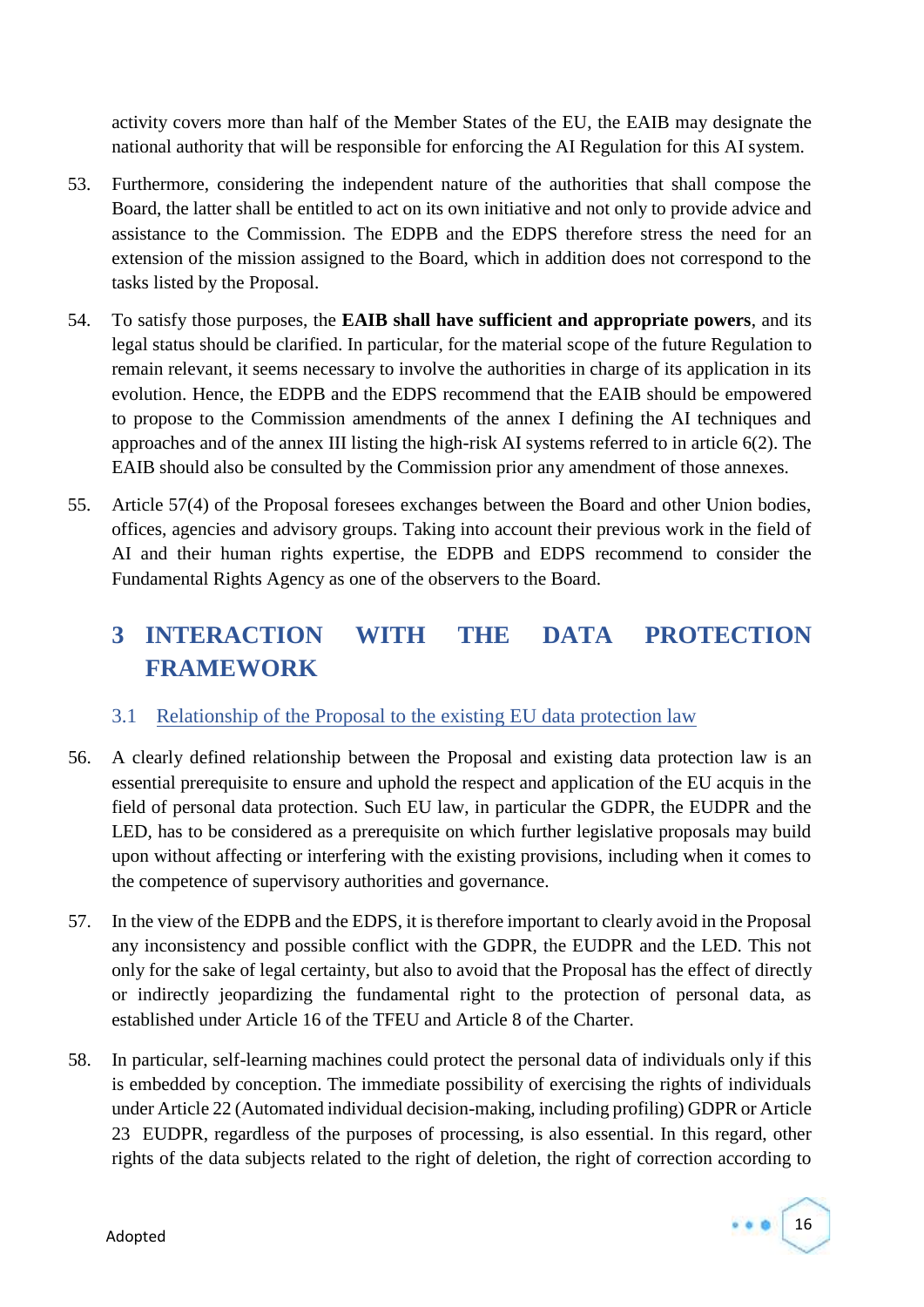the data protection legislation, must be provided in the AI systems from the very beginning, whatever the chosen AI approach or the technical architecture.

- 59. Using personal data for AI systems learning may lead to the generation of biased decision making patterns at the core of the AI system. Thus, various safeguards and in particular a qualified human oversight in such processes should be required to ensure that data subjects rights are respected and guaranteed, as well as to avoid any and all negative effects for individuals. Competent authorities should also be able to propose guidelines to assess bias in AI systems and assist the exercise of human oversight.
- 60. Data subjects should always be informed when their data is used for AI training and / or prediction, of the legal basis for such processing, general explanation of the logic (procedure) and scope of the AI-system. In that regard, individuals' right of restriction of processing (Article 18 GDPR and Article 20 EUDPR) as well as deletion / erasure of data (Article 16 GDPR and Article 19 EUDPR) should always be guaranteed in those cases. Furthermore, the controller should have explicit obligation to inform data subject of the applicable periods for objection, restriction, deletion of data etc. The AI system must be able to meet all data protection requirements through adequate technical and organizational measures. A right to explanation should provide for additional transparency.

## 3.2 Sandbox & further processing (Articles 53 and 54 of the Proposal)

- 61. Within the existing legal and moral boundaries, it is important to promote European innovation through tools such as a sandbox. A sandbox gives the opportunity to provide safeguards needed to build trust and reliance on AI systems. In complex environments, it may be difficult for AI practitioners to weigh all interests in a proper manner. Especially for small and medium enterprises with limited resources, operating in a regulatory sandbox may yield quicker insights and hence foster innovation*.*
- 62. Article 53, section 3 of the Proposal states that the sandbox does not affect supervisory and corrective powers. If this clarification is useful, there is also a need for the production of direction or guidance on how to strike a good balance between being a supervisory authority on the one hand and giving detailed guidance through a sandbox on the other.
- 63. Article 53, section 6 describes that the modalities and conditions of the operation of the sandboxes shall be set out in implementing acts. It is important that specific guidelines be produced in order to ensure consistency and support in the establishment and operation of sandboxes. However, binding implementing acts could limit each Member State's ability to customise the sandbox according to their needs and local practices. Thus, the EDPB and the EDPS recommend that the EAIB should provide guidelines for sandboxes instead.
- 64. Article 54 of the Proposal seeks to provide a legal basis for further processing of personal data for developing certain AI systems in the public interest in the AI regulatory sandbox. The relationship of Article 54(1) of the Proposal to Article 54(2) and recital 41 of the Proposal and thus also to existing EU data protection law remains unclear. However, the GDPR and the EUDPR already have an established basis for 'further processing'. Especially with regard to

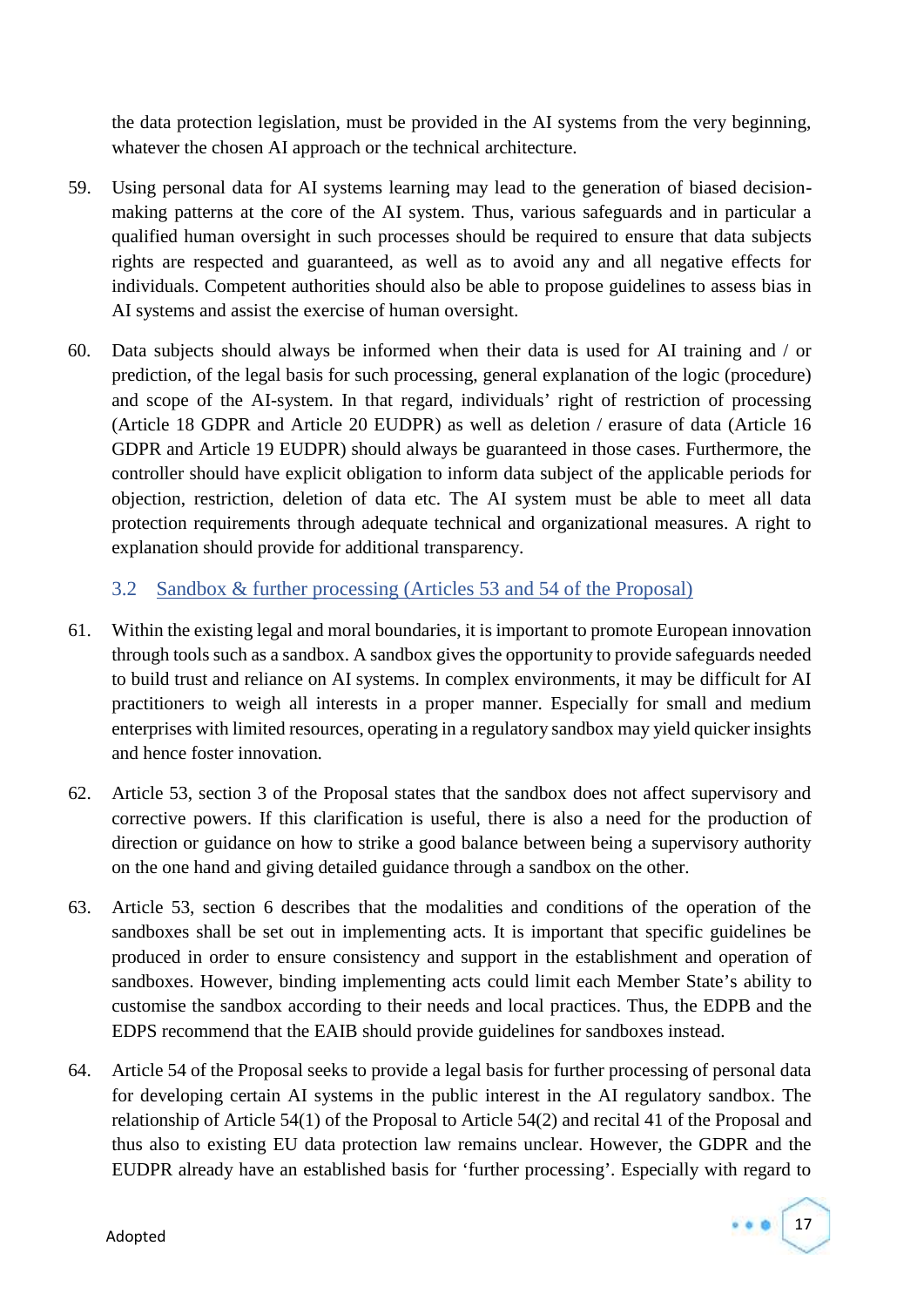cases where it is in the public interest to allow further processing; balancing between the controller's interests and the data subject's interests do not have to hinder innovation. The Article 54 of the Proposal currently does not address two important issues (i) under what circumstances, using which (additional) criteria are the interests of data subjects weighed, and (ii) whether these AI systems will only be used within the sandbox. The EDPB and the EDPS welcomes the requirement for a Union or Member State law when processing personal data collected under the LED in a sandbox, but recommend to further specify what is envisaged here, in a manner that aligns with the GDPR and the EUDPR, mainly by clarifying that the legal basis of such sandboxes should comply with the requirements established in Articles 23 (2) GDPR, 25 EUDPR, and precise that every use of the sandbox must undergo a thorough evaluation. This also applies to the full list of conditions from Article 54(1) point (b to j).

- 65. Some additional considerations regarding the reuse of data in Article 54 of the Proposal indicate that operating a sandbox is resource intensive and that it is therefore realistic to estimate that only a small number of businesses would get the chance to participate. Participating in the sandbox could be a competitive advantage. Enabling reuse of data would require careful consideration of how to select participants to ensure they are within the scope and to avoid unfair treatment. The EDPB and the EDPS are concerned that enabling reuse of data within the framework of the sandbox diverges from the accountability approach in the GDPR, where the accountability is placed on the data controller, not on the competent authority.
- 66. Furthermore, the EDPB and the EDPS consider that given the objectives of the sandbox, which are to develop, test and validate AI systems, the sandboxes cannot fall within the scope of the LED. While the LED provides for the reuse of data for scientific research, the data processed for that secondary purpose will be subject to GDPR or EUDPR and no longer to LED.
- 67. It is not clear what a regulatory sandbox will encompass. The question arises whether the proposed regulatory sandbox includes an IT infrastructure in each Member State with some additional legal grounds for further processing, or whether it merely organizes access to regulatory expertise and guidance. The EDPB and the EDPS urge the legislator to clarify this concept in the Proposal and to clearly state in the Proposal that the regulatory sandbox does not imply an obligation on competent authorities to provide its technical infrastructure. In any cases, financial and human resources must be provided to the competent authorities accordingly to such clarification.
- 68. Finally, the EDPB and the EDPS would like to emphasize the development of cross-border AI systems that will be available to the European Digital Single Market as a whole. In the case of such AI-systems, the regulatory sandbox as a tool for innovation should not become a hindrance for cross-border development. Therefore, the EDPB and the EDPS recommend a coordinated cross-border approach that is still sufficiently available at a national level for all SME's, offering a common framework across Europe without being too restrictive. A balance between European coordination and national procedures must be struck in order to avoid conflicting implementation of the future AI Regulation which would hinder EU-wide innovation.

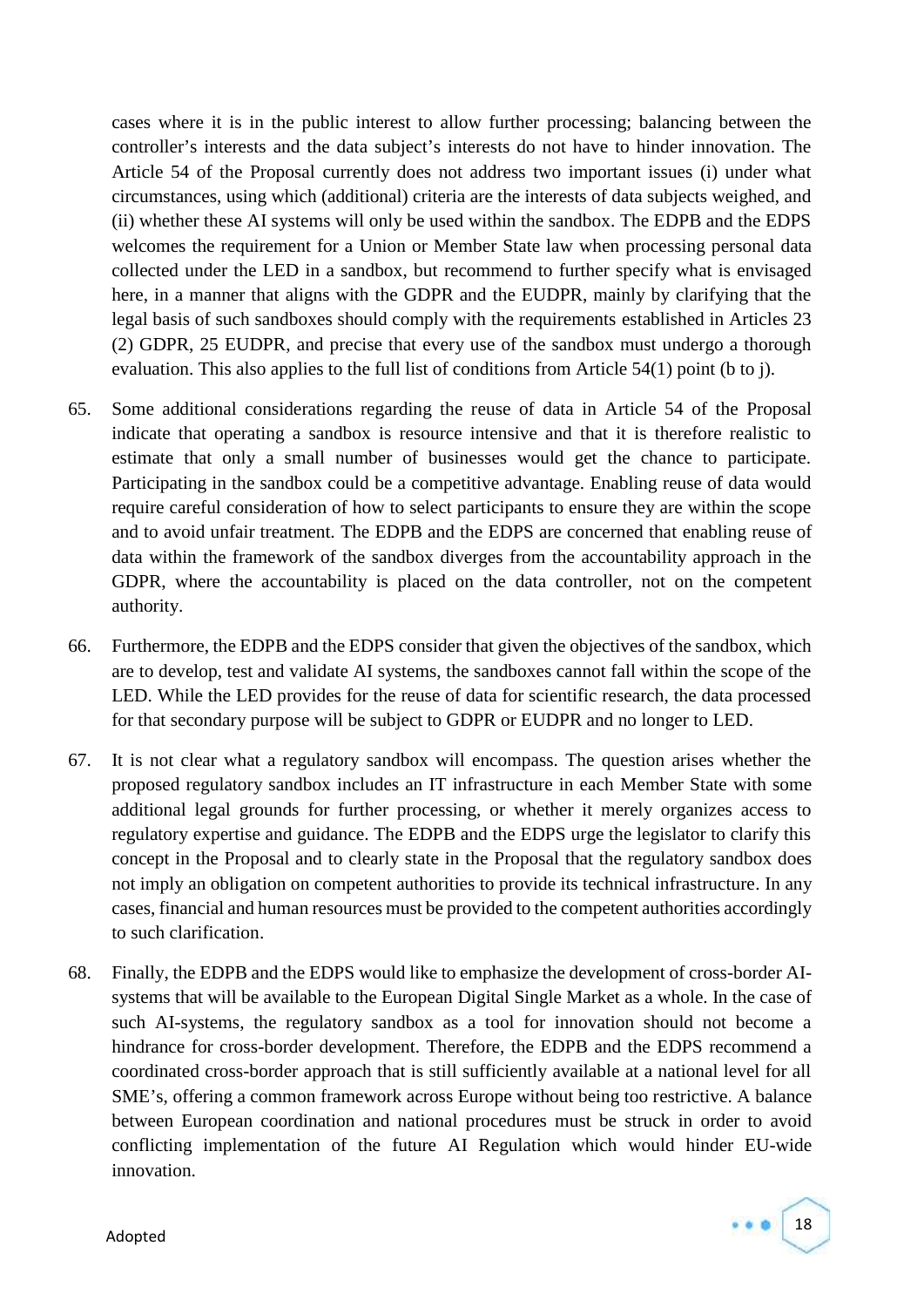## 3.3 Transparency

- 69. The EDPB and the EDPS welcome that high-risk AI systems shall be registered in a public database (referred to under Article 51 and 60 of the Proposal). This database should be taken as an opportunity to provide information for the public at large on the scope of application of AI system and on known flaws and incidents that might compromise their functioning and the remedies adopted by providers to address and fix them.
- 70. A key democratic principle is the use of checks and balances. Therefore, the fact that the transparency obligation does not apply to AI systems used to detect, prevent, investigate, or prosecute criminal offences is too broad of an exception. A distinction must be made between AI systems that are used to detect or prevent and AI systems that aim to investigate of help the prosecution of criminal offenses. Safeguards for prevention and detection have to be stronger because of the presumption of innocence. Moreover, the EDPB and the EDPS regret the absence of cautionary warnings in the proposal, which can be interpreted as a greenlight for the use of even unproven, high-risk AI systems or applications.
- 71. In those cases where little to no transparency can be given to the public due to reasons of secrecy, even in a well-functioning democracy, safeguards should be in place and those AI systems should be registered with and provide transparency to the competent supervisory authority.
- 72. Ensuring transparency in AI systems is a very challenging goal. The fully quantitative decision making approach of many AI systems, inherently different from human approach mostly relying on causal and theoretical reasoning, may conflict with the need to get a prior understandable explanation of machine outcomes. The Regulation should promote new, more proactive and timely ways to inform users of AI systems on the (decision-making) status where the system lays at any time, providing early warning of potential harmful outcomes, so that individuals whose right and freedoms may be impaired by machine's autonomous decisions may react, or redress the decision.

#### 3.4 Processing of special categories of data & data relating to criminal offences

73. The processing of special categories of data in the area of law enforcement is governed by the provisions of the EU data protection framework, including the LED as well as its national implementation. The Proposal claims not to provide a general legal ground for processing of personal data, including special categories of personal data, cf. recital 41. At the same time, Article 10 (5) of the Proposal reads "the providers of such systems may process special categories of personal data". Furthermore, the same provision requires additional safeguards, also giving examples. Thereby, the Proposal seems to interfere with the application of the GDPR, the LED and the EUDPR. While the EDPB and the EDPS welcome the attempt to arrange for adequate safeguards, a more coherent regulatory approach is needed, as the current provisions do not seem sufficiently clear to create a legal basis for the processing of special categories of data, and need to be complemented with additional protective measures that still need to be assessed. Moreover, when personal data have been collected by processing within the scope of the LED the possible additional safeguards and limitations stemming from the national transpositions of the LED will need to be taken into account.

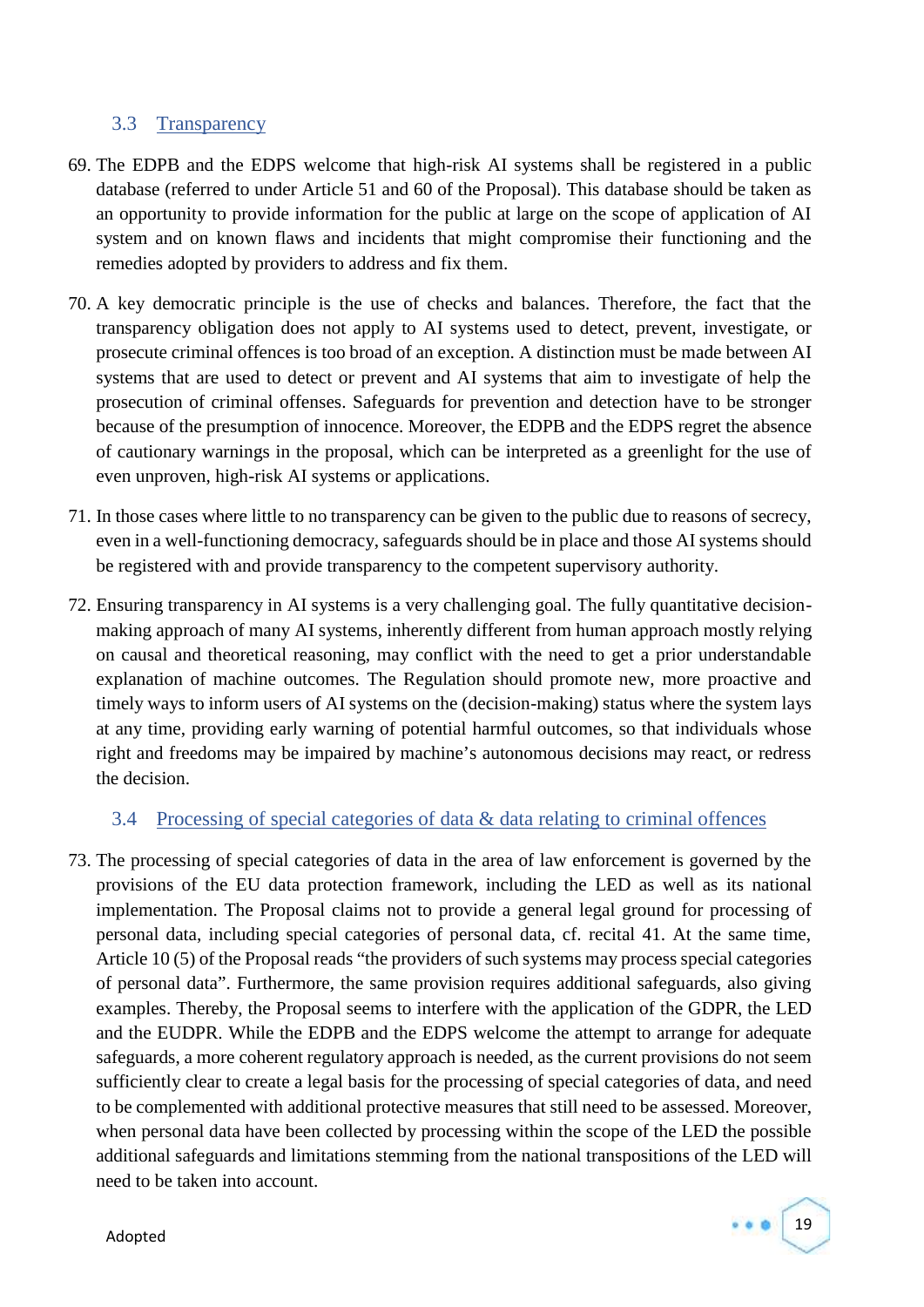### 3.5 Compliance mechanisms

#### 3.5.1 Certification

- 74. One of the main pillars of the Proposal is certification. The certification system outlined in the Proposal is based on a structure of entities (Notifying Authorities/Notified Bodies/Commission) and a conformity assessment/certification mechanism covering the mandatory requirements applicable to high-risk AI systems, and based on European harmonized standards under Regulation (EU) No 1025/2012 and common specifications to be established by the Commission. This mechanism is different from the certification system aimed at ensuring compliance with data protection rules and principles, outlined in Articles 42 and 43 of the GDPR. It is however not clear how certificates issued by notified bodies in accordance with the Proposal may interface with data protection certifications, seals and marks provided for by the GDPR, unlike what it is provided for other types of certifications (see Article 42(2) with regard to certifications issued under Regulation (EU) 2019/881).
- 75. As far as high-risk AI systems are based on the processing of personal data or process personal data to fulfil their task, these misalignments may generate legal uncertainties for all concerned bodies, since they may lead to situations in which AI systems, certified under the Proposal and marked with a CE marking of conformity, once placed on the market or put into service, might be used in a way which is not compliant with the rules and principles of data protection.
- 76. The Proposal is missing a clear relation to the data protection law as well as other EU and Member States law applicable to each 'area' of high-risk AI system listed in Annex III. In particular, the proposal should include the principles of data minimization and data protection by design as one of the aspects to take into consideration before obtaining the CE marking, given the possible high level of interference of the high-risk AI systems with the fundamental rights to privacy and to the protection of personal data, and the need to ensure a high level of trust in the AI system. Therefore, the EDPB and the EDPS recommend amending the Proposal so as to clarify the relationship between certificates issued under the said Regulation and data protection certifications, seals and marks. Lastly, the data protection authorities should be involved in the preparation and establishment of harmonized standards and common specifications.
- 77. In connection with Article 43 of the Proposal, relating to the conformity assessment, the derogation from the conformity assessment procedure set out in Article 47 seems to be very broad including too many exceptions such as reasons of exceptional reasons of public security or the protection of life and health of persons, environmental protection and the protection of key industrial and infrastructural assets. We would propose the legislators to narrow them down.

#### 3.5.2 Codes of conduct

78. According to Article 69 of the Proposal, the Commission and the Member States shall encourage and facilitate the drawing up of codes of conduct (CoCs) intended to foster the voluntary application by providers of non-high-risk AI systems of the requirements applicable to high-risk AI systems, as well as additional requirements. In line with recital 78 of the GDPR, the EDPB and the EDPS recommend identifying and defining synergies between these instruments and the

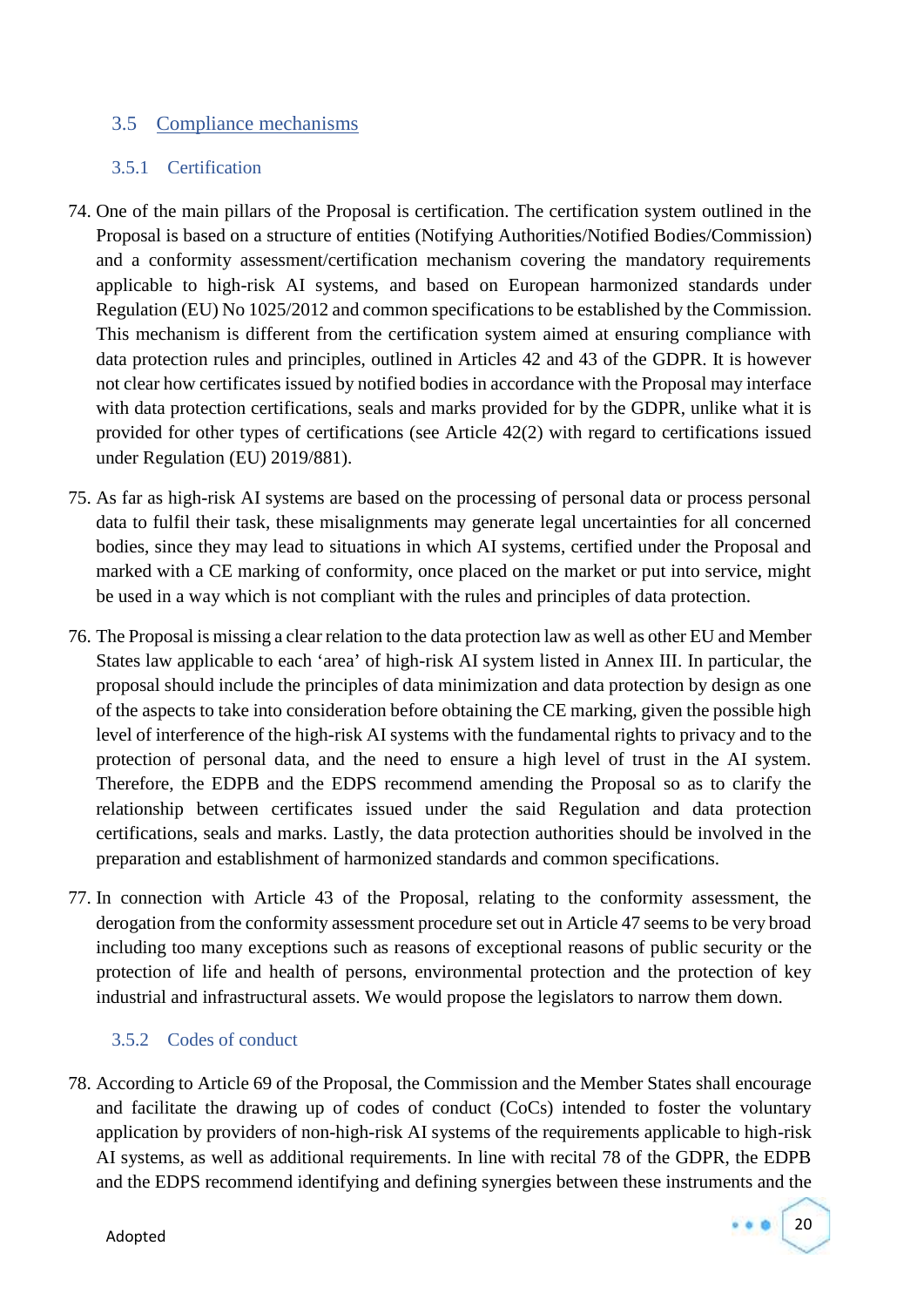codes of conduct provided for by the GDPR which support data protection compliance. In this context, it is relevant to clarify if the protection of personal data is to be considered among "additional requirements" that can be addressed by the CoCs referred to in paragraph 2 of Article 69. It is also relevant to ensure that the "technical specifications and solutions", addressed by the CoCs referred to in paragraph 1 of Article 69, as designed to foster compliance with the requirements of the AI draft Regulation, do not conflict with the rules and principles of the GDPR and the EUDPR. By doing so, adherence to these tools by providers of non-high-risk AI systems - as far as such systems are based on the processing of personal data or process personal data to fulfil their task - would represent an added value, since this will ensure that controller and processors will be able to fulfil their data protection obligations in the use of those systems.

- 79. At the same time, the legal framework for trustworthy AI would result complemented by the integration of CoCs, so as to foster trust in the use of this technology in a way that is safe and compliant with the law, including the respect of fundamental rights. However, the design of these instruments should be strengthened by envisaging mechanisms aimed at verifying that such codes provide effective "technical specifications and solutions" and set out "clear objectives and key performance indicators to measure the achievement of those objectives" as integral parts of the codes in question. Moreover, the absence of any reference to (mandatory) monitoring mechanisms for codes of conduct designed to verify that providers of non-high-risk AI systems comply with their provisions, as well as the possibility for individual providers to draw up (and implement themselves) the said codes (see section 5.2.7 of the explanatory memorandum) may further weaken the efficacy and enforceability of these instruments.
- 80. Lastly, the EDPB and the EDPS ask for clarifications with regard to the types of initiatives the Commission may develop, according to recital 81 of the Proposal, "to facilitate the lowering of technical barriers hindering cross-border exchange of data for AI development".